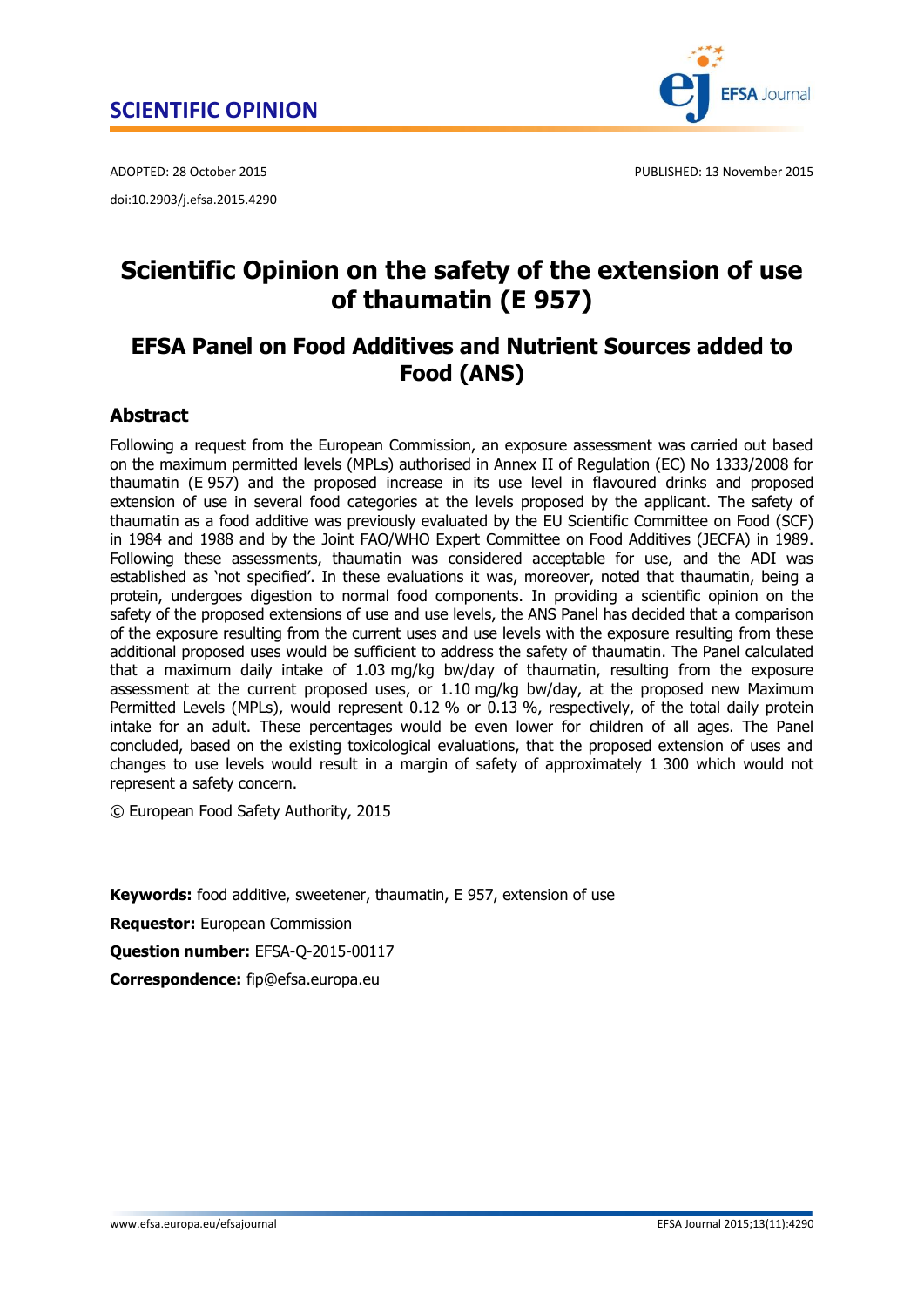

**Panel members:** Fernando Aguilar, Riccardo Crebelli, Alessandro Di Domenico, Birgit Dusemund, Maria José Frutos, Pierre Galtier, David Gott, Ursula Gundert-Remy, Claude Lambré, Jean-Charles Leblanc, Oliver Lindtner, Peter Moldeus, Alicja Mortensen, Pasquale Mosesso, Dominique Parent-Massin, Agneta Oskarsson, Ivan Stankovic, Ine Waalkens-Berendsen, Rudolf Antonius Woutersen, Matthew Wright and Maged Younes.

**Acknowledgements:** The Panel wishes to thank the members of the Working Group on Applications, Maria Jose Frutos, David Gott, Lieve Herman, Claude Lambré, Jean-Charles Leblanc, Peter Moldeus, Alicja Mortensen, Ivan Stankovic, Paul Tobback, Ine Waalkens-Berendsen, Rudolf Antonius Woutersen and Matthew Wright, for the preparatory work on this scientific output, and EFSA staff members Paolo Colombo, Camilla Smeraldi and Alexandra Tard for the support provided to this scientific output.

**Suggested citation:** EFSA ANS Panel (EFSA Panel on Food Additives and Nutrient Sources added to Food), 2015. Scientific Opinion on the safety of the extension of use of thaumatin (E 957). EFSA Journal 2015;13(11):4290, 22 pp. doi:10.2903/j.efsa.2015.4290

**ISSN:** 1831-4732

© European Food Safety Authority, 2015

Reproduction is authorised provided the source is acknowledged.



The EFSA Journal is a publication of the European Food Safety Authority, an agency of the European Union.

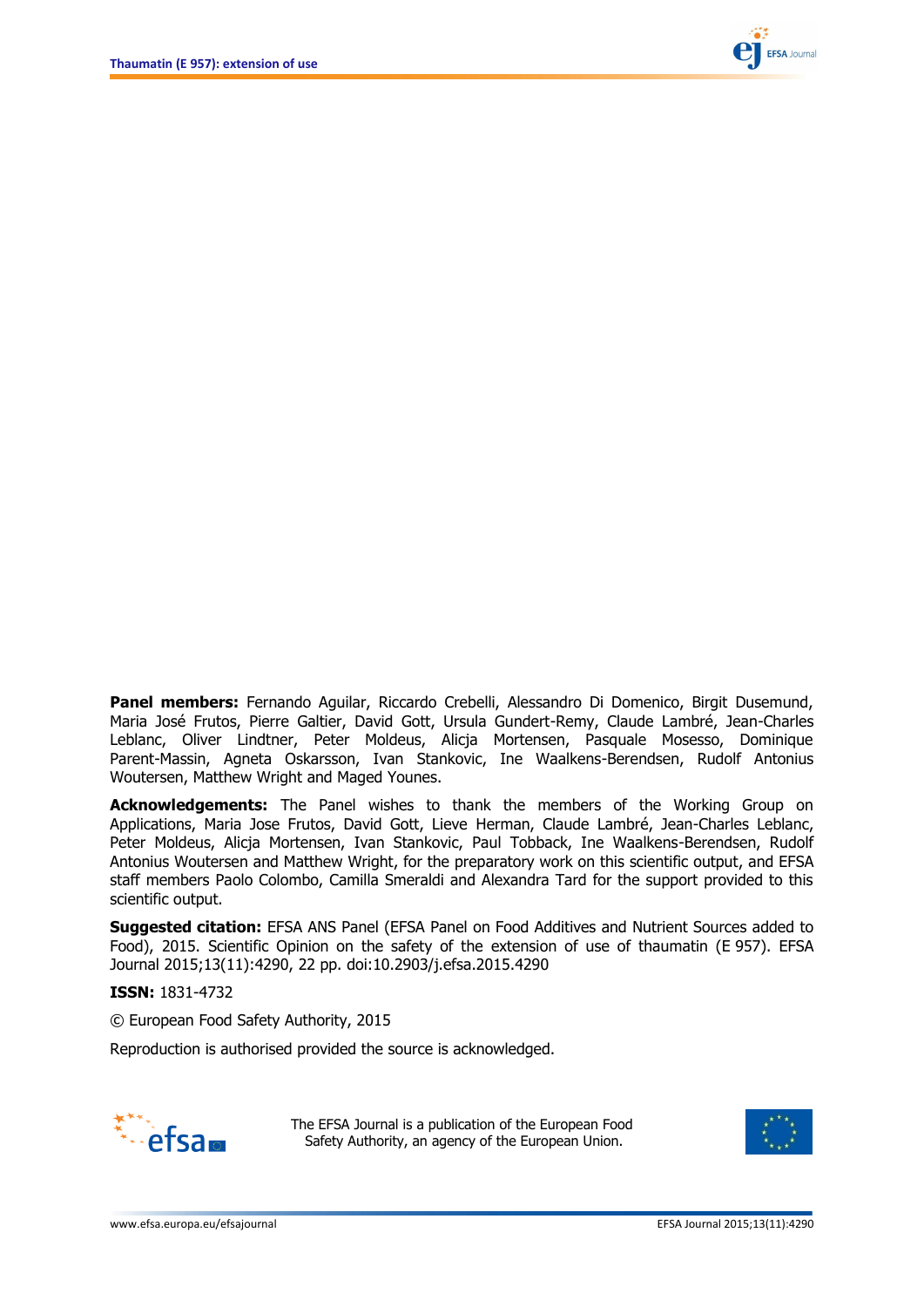

## <span id="page-2-0"></span>**Summary**

Thaumatin is an aqueous extract obtained from the arils of the katemfe fruit (Thaumatococcus daniellii Benth) and is composed primarily of two proteins (thaumatin I and II). Thaumatins occur in nature, albeit with a narrow distribution, among plant species. Impurities in thaumatin consist of minor amounts of plant constituents, such as arabinogalactan and arabinoglucuronoxylan polysaccharides, derived from the source material. Those are normal constituents of plant gums and mucilages.

Thaumatin (E 957) is currently an authorised food additive in the European Union under Annex II of Regulation (EC) No 1333/2008. It may be used in several food categories, either as a sweetener (thaumatin is approximately 2 000 to 3 000 times sweeter than sucrose) or as a flavour enhancer.

Thaumatin was previously assessed for food safety for consumers by both the Joint FAO/WHO Expert Committee on Food Additives (JECFA) and the Scientific Committee on Food (SCF) between 1986 and 1989. Following these assessments, thaumatin was considered acceptable for use, and the Acceptable Daily Intake (ADI) was established as 'not specified'.

Following a request from the European Commission to take into account the extension of use of thaumatin (E 957) in several food categories at different permitted levels, the increase in the currently approved maximum use level (from 0.5 mg/L to 5 mg/L) in food category 14.1.4, Flavoured drinks, and the use as a food additive in food flavourings under Annex III, part 4, of Regulation (EC) No 1333/2008, the EFSA Panel on Food Additives and Nutrient Sources added to Food (ANS Panel) has provided a scientific opinion on the safety of the proposed extension of uses.

In order to address the safety of this proposed extension of use, the Panel has decided that a comparison of the exposure estimate from the currently authorised uses and from the proposed new uses and use levels would be an adequate approach. The safety of thaumatin (E 957) as a food additive will be considered by the ANS Panel under the re-evaluation programme for food additives already permitted in the EU before 20 January 2009, as envisaged by Commission Regulation (EU) No 257/2010. Meanwhile, the Panel considered that the available toxicological assessments of thaumatin previously performed by the SCF and JECFA would remain valid and, in principle, there would be no need to reconsider this to address the Terms of Reference.

In the present opinion, an anticipated exposure to thaumatin (E 957) as a food additive at the Maximum Permitted Levels (MPLs) was undertaken by the applicant using the FAIM (Food Additives Intake Model) tool, taking into consideration the current authorised uses and the proposed extension of uses and changes to use levels as provided by the applicant.

The Panel noted that the mean dietary exposure to thaumatin (E 957) in the total population from currently approved uses and use levels, as reported by the applicant, ranged from 0.003 to 0.02 mg/kg body weight (bw)/day in the elderly up to 0.04 to 0.13 mg/kg bw/day in children. High-level exposure ranged from 0.07 to 0.22 mg/kg bw/day in adolescents up to 0.04 to 1.03 mg/kg bw/day in adults.

Estimated exposure at both the currently authorised and at the changed use and proposed extended uses and use levels resulted in mean intakes ranging from 0.03 to 0.10 mg/kg bw/day in the elderly up to 0.13 to 0.34 mg/kg bw/day in children. High-level exposure ranged from 0.13 to 0.32 mg/kg bw/day in adolescents up to 0.09 to 1.10 mg/kg bw/day in adults.

The EFSA ANS Panel noted that the current exposure estimates appear higher than the estimated human exposure of 2 mg/person/day (equivalent to 0.03 mg/kg bw/day for a 70-kg adult) considered by JECFA and the SCF in their evaluations. The basis for the estimated exposure of 2 mg/person/day was not stated in the SCF or JECFA conclusions, however the Panel understands that at the time the SCF and JECFA estimated mean exposure for adults only. A comparison of the upper range of the mean exposure for adults in the current estimate is similar to the SCF and JECFA estimates (0.03 mg/kg bw/day for a 70-kg adult).

Neither JECFA nor the SCF allocated a numerical ADI for thaumatin owing to its lack of toxicity in the available studies, combined with its being readily digested to normal food components. The amino acid sequence of the protein was known and there was no indication of the presence of unusual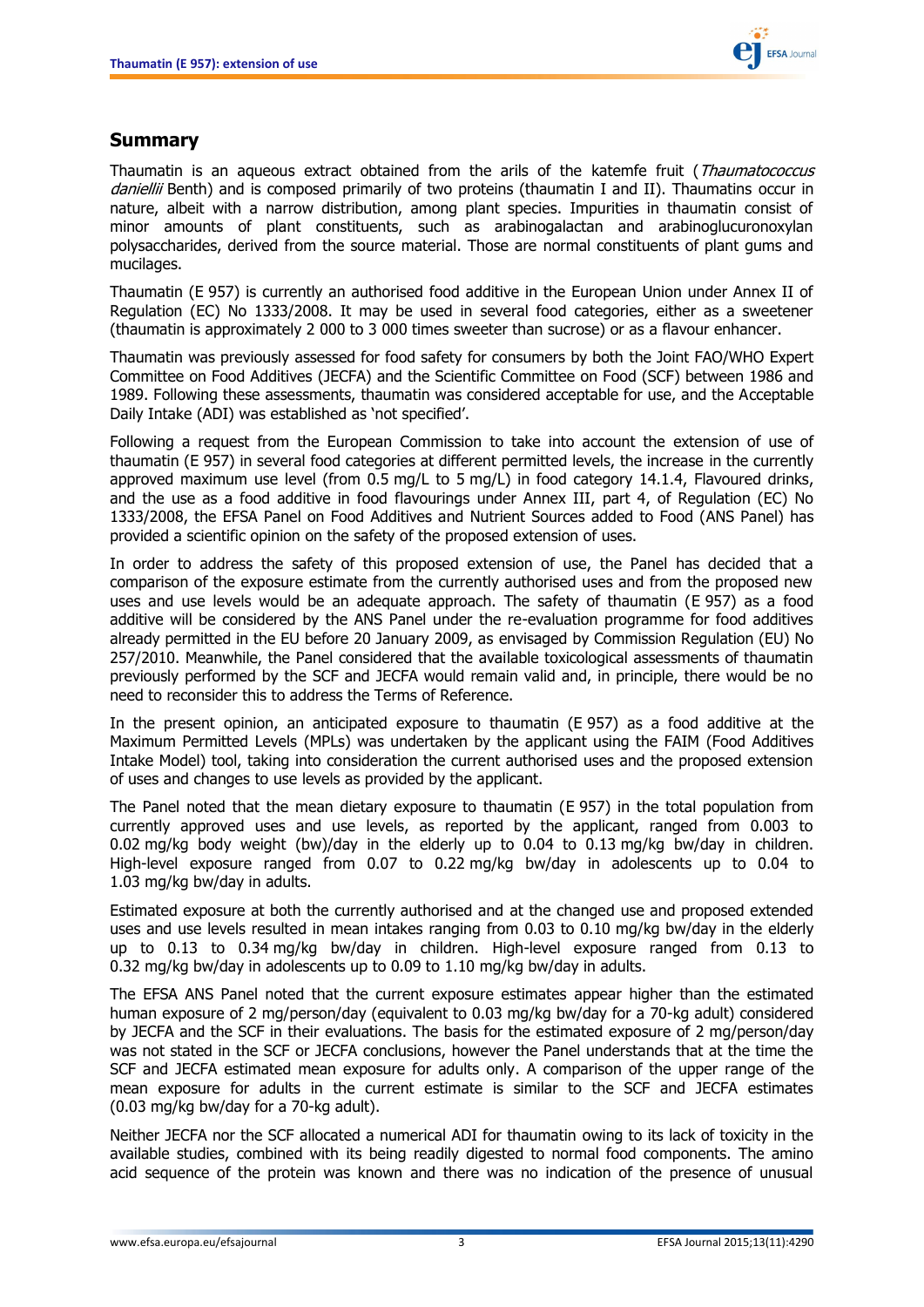

amino acid side-chains, or atypical peptide linkages or end-groups. Thaumatin, in vitro, was broken down to the same extent as ovalbumin, and the  $in$  vivo nitrogen digestibility of both compounds appeared comparable. No antibodies to thaumatin were detected in either rats or man after prolonged oral administration. In addition, the Panel noted that in 1986 the SCF had specifically requested additional data on the possible formation of neuroendocrine or hormonally active peptides, which had been provided for its later evaluation in 1989. Taken along with structural and conformational considerations, these data led the SCF to conclude that following digestion thaumatin was unlikely to give rise to neuroendocrine or hormonally active peptides.

The ANS Panel noted that the lowest no observed adverse effect levels (NOAELs) identified in previous evaluations were 1 400 mg/kg bw/day from a study in dogs and 2 700 mg/kg bw/day in rats, both corresponding to the highest doses tested in these studies (3.0 % in the diet). The Panel noted that the highest estimated exposure of 1.10 mg/kg bw/day would still result in a margin of safety of approximately 1 300 from the lowest NOAEL.

In the JECFA opinion it was indicated that the only dietary effect of thaumatin was an insignificant contribution to the normal protein intake. The ANS Panel considered appropriate to calculate the contribution of thaumatin to the normal protein intake based on the most recent information. The ANS Panel noted that the Population Reference Intake (PRI) for protein was recently set by the EFSA Panel on Dietetic Products, Nutrition and Allergies (NDA) at 0.83 g protein/kg bw/day for adults, applicable both to high-quality protein and to protein in mixed diets, and that the PRI for children ranged from 0.83 (in adolescents) to 1.03 g protein/kg bw/day (in toddlers). Hence a maximum daily intake of 1.03 mg/kg bw/day of thaumatin at the current proposed uses or 1.10 mg/kg bw/day at the proposed new MPLs would represent 0.12 % or 0.13 %, respectively, of the total daily protein intake for an adult. The Panel noted that, as exposure estimates for thaumatin in children were lower than for adults and the PRI for children was higher than for adults, this would represent a lower percentage of the total daily protein intake for children of all ages.

The Panel concluded, based on the existing toxicological evaluations, that the proposed extension of uses and changes to use levels would result in a margin of safety of approximately 1 300 which would not represent a safety concern.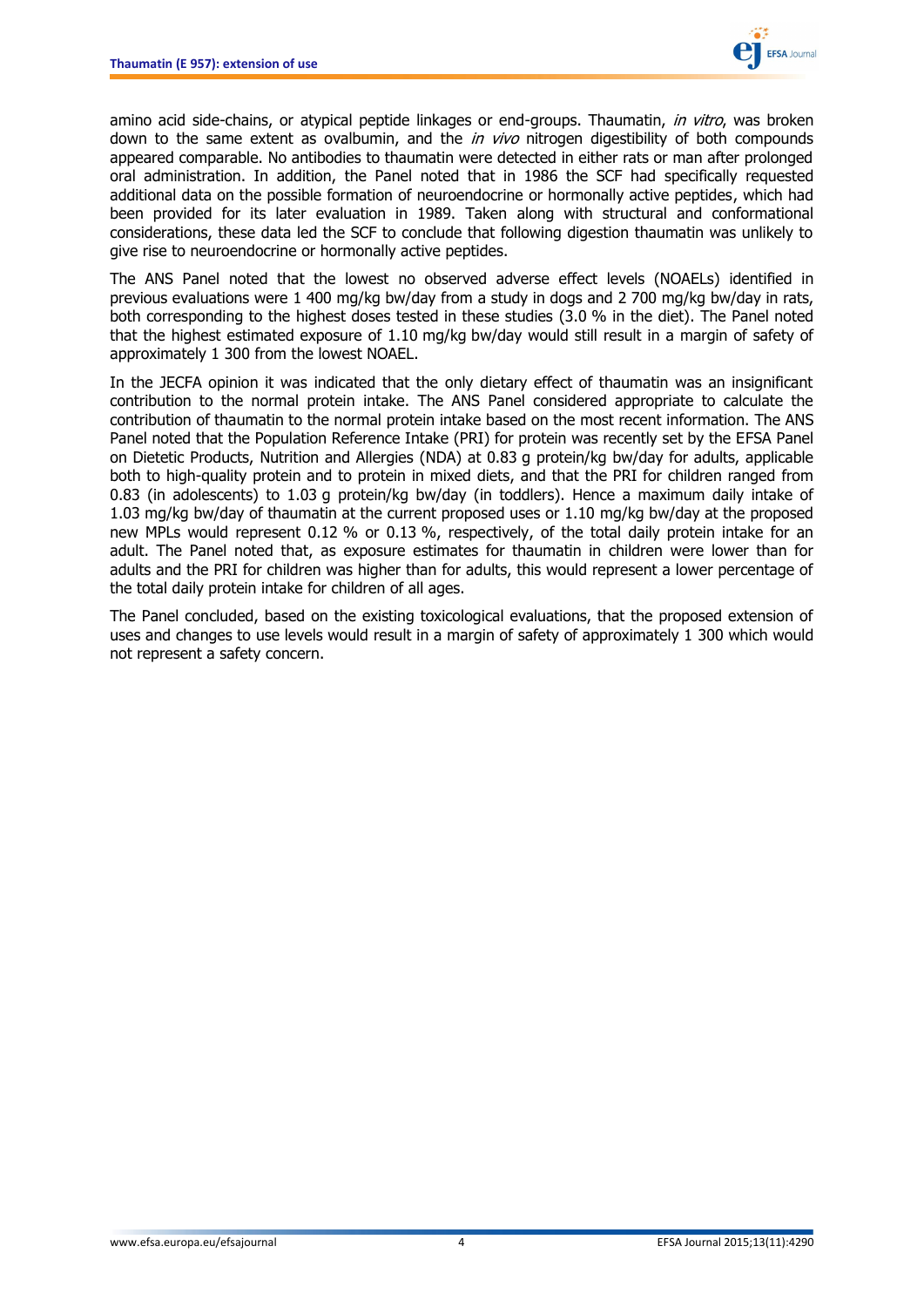

## **Table of contents**

| Background and Terms of Reference as provided by the European Commission6                                                                      |
|------------------------------------------------------------------------------------------------------------------------------------------------|
|                                                                                                                                                |
|                                                                                                                                                |
|                                                                                                                                                |
|                                                                                                                                                |
|                                                                                                                                                |
|                                                                                                                                                |
|                                                                                                                                                |
|                                                                                                                                                |
|                                                                                                                                                |
|                                                                                                                                                |
|                                                                                                                                                |
|                                                                                                                                                |
|                                                                                                                                                |
|                                                                                                                                                |
|                                                                                                                                                |
|                                                                                                                                                |
|                                                                                                                                                |
|                                                                                                                                                |
|                                                                                                                                                |
|                                                                                                                                                |
|                                                                                                                                                |
|                                                                                                                                                |
|                                                                                                                                                |
|                                                                                                                                                |
|                                                                                                                                                |
|                                                                                                                                                |
|                                                                                                                                                |
|                                                                                                                                                |
|                                                                                                                                                |
|                                                                                                                                                |
|                                                                                                                                                |
| Data on the proposed changes to the authorised uses and use levels10<br>Main food categories contributing to exposure to thaumatin (E 957)  14 |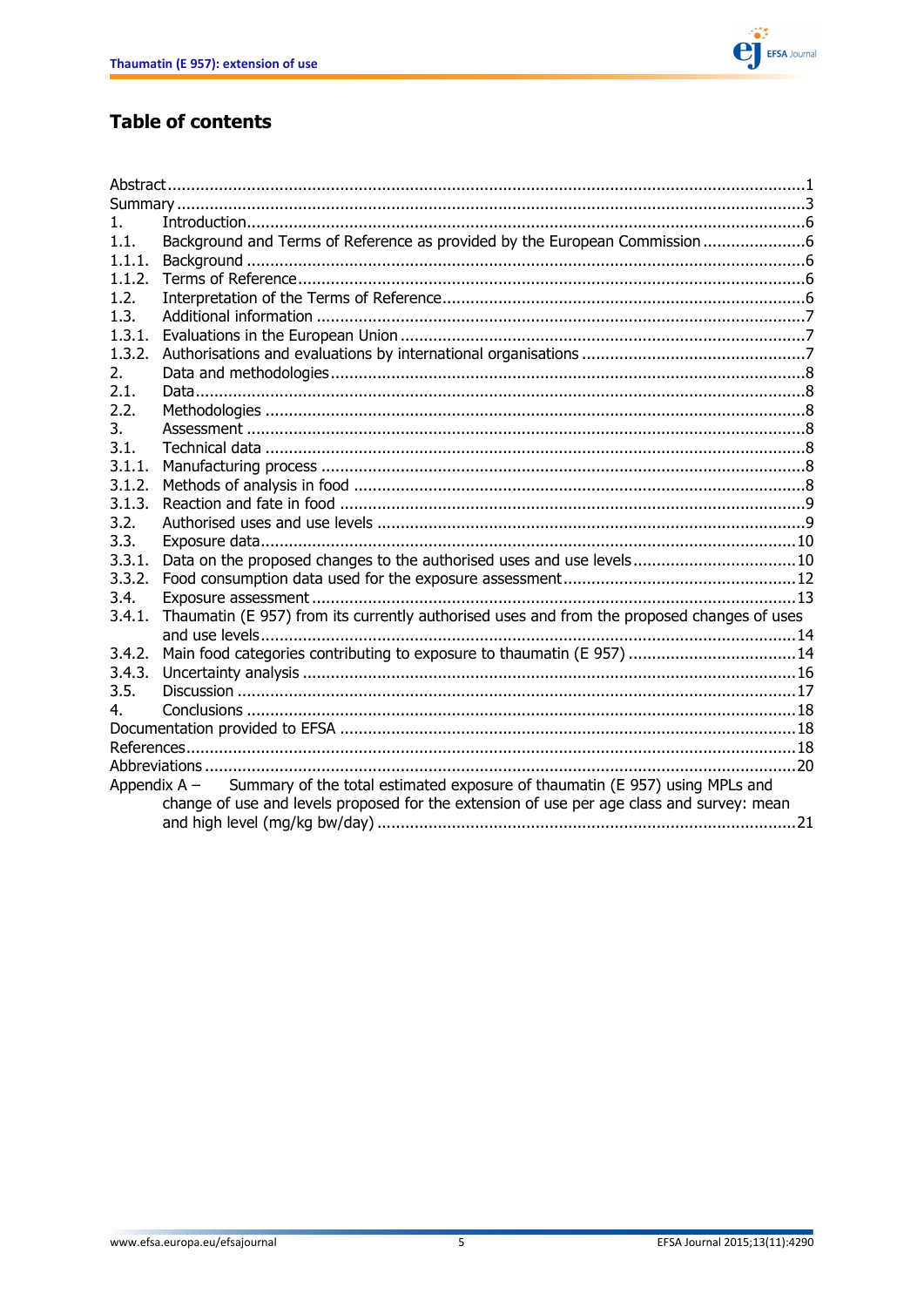

## <span id="page-5-0"></span>**1. Introduction**

### <span id="page-5-1"></span>**1.1. Background and Terms of Reference as provided by the European Commission**

#### <span id="page-5-2"></span>**1.1.1. Background**

The use of food additives is regulated under the European Parliament and Council Regulation (EC) No 1333/2008<sup>1</sup> on food additives. Only food additives that are included in the Union list, in particular in Annex II to that regulation, may be placed on the market and used in foods under the conditions of use specified therein.

Thaumatin (E 957) is currently an authorised food additive in the European Union under Annex II of Regulation (EC) No 1333/2008. It may be used in several food categories, either as a sweetener (is approximately 2 000 to 3 000 times sweeter than sucrose) or as flavour enhancer.

Thaumatin is an aqueous extract obtained from the arils of the katemfe fruit of the *Thaumatococcus* daniellii Benth plant and is composed primarily of two proteins (thaumatin I and II). Thaumatins occur in nature, albeit with a narrow distribution, amongst plant species. Impurities in thaumatin consist of minor amounts of plant constituents, such as arabinogalactan and arabinoglucuronoxylan polysaccharides, derived from the source material. Those are normal constituents of plant gums and mucilages.

Thaumatin has been previously assessed for food safety for consumers by both JECFA (1986) and the Scientific Committee for Food (1985 and 1989), neither body proposing an ADI.

The Commission received a request vis-à-vis an amendment of Annexes II and III to Regulation (EC) No. 1333/2008, specifically on the use of Thaumatin (E 957) as a food additive, namely:

- 1) Extension of use in several food categories at different maximum permitted levels;
- 2) Increase of the currently approved maximum use-level (from 0.5 mg/L to 5 mg/L) in food category 14.1.4 Flavoured drinks, and;
- 3) Use as a food additive in food flavourings under Annex III part 4 of Regulation (EC) No 1333/2008 [it would be added *quantum satis* to the flavour premix, with the maximum limit in the final food (as carry over) compliant with provisions as per Annex II of Regulation].

#### <span id="page-5-3"></span>**1.1.2. Terms of Reference**

The European Commission asks the European Food Safety Authority to provide a scientific opinion on the safety of the proposed extension of use of Thaumatin (E 957) as a food additive in several food categories, in accordance with Regulation (EC) No 1331/2008<sup>2</sup> establishing a common authorisation procedure for food additives, food enzymes and food flavourings.

#### <span id="page-5-4"></span>**1.2. Interpretation of the Terms of Reference**

In order to address the safety of this proposed extension of use, the Panel has decided that a comparison of the exposure estimate from the currently authorised uses and from the proposed new uses and use levels would be an adequate approach.

The safety of thaumatin (E 957) as a food additive<sup>3</sup> will be considered under the re-evaluation programme for food additives already permitted in the EU before 20 January 2009, as envisaged by Commission Regulation (EU) No  $257/2010^4$ . Meanwhile, the Panel considered that the available

 $\overline{\phantom{a}}$ 

 $^1$  Regulation (EC) No 1333/2008 of the European Parliament and of the Council of 16 December 2008 on food additives. OJ L 354, 31.12.2008, p. 16–33.

<sup>2</sup> Regulation (EU) No 1331/2008 of the European Parliament and of the Council of 16 December 2008 establishing a common authorisation procedure for food additives, food enzymes and food flavourings. OJ L 354, 31.12.2008, p. 1-6 3

http://registerofquestions.efsa.europa.eu/roqFrontend/questionLoader?question=EFSA-Q-2011-00725

<sup>4</sup> Commission Regulation (EU) No 257/2010 of 25 March 2010 setting up the program for the re-evaluation of approved food additives in accordance with Regulation (EC) No 1333/2008 of the European Parliament and of the Council on food additives. OJ L 80, 26.3.2010, p. 19–27.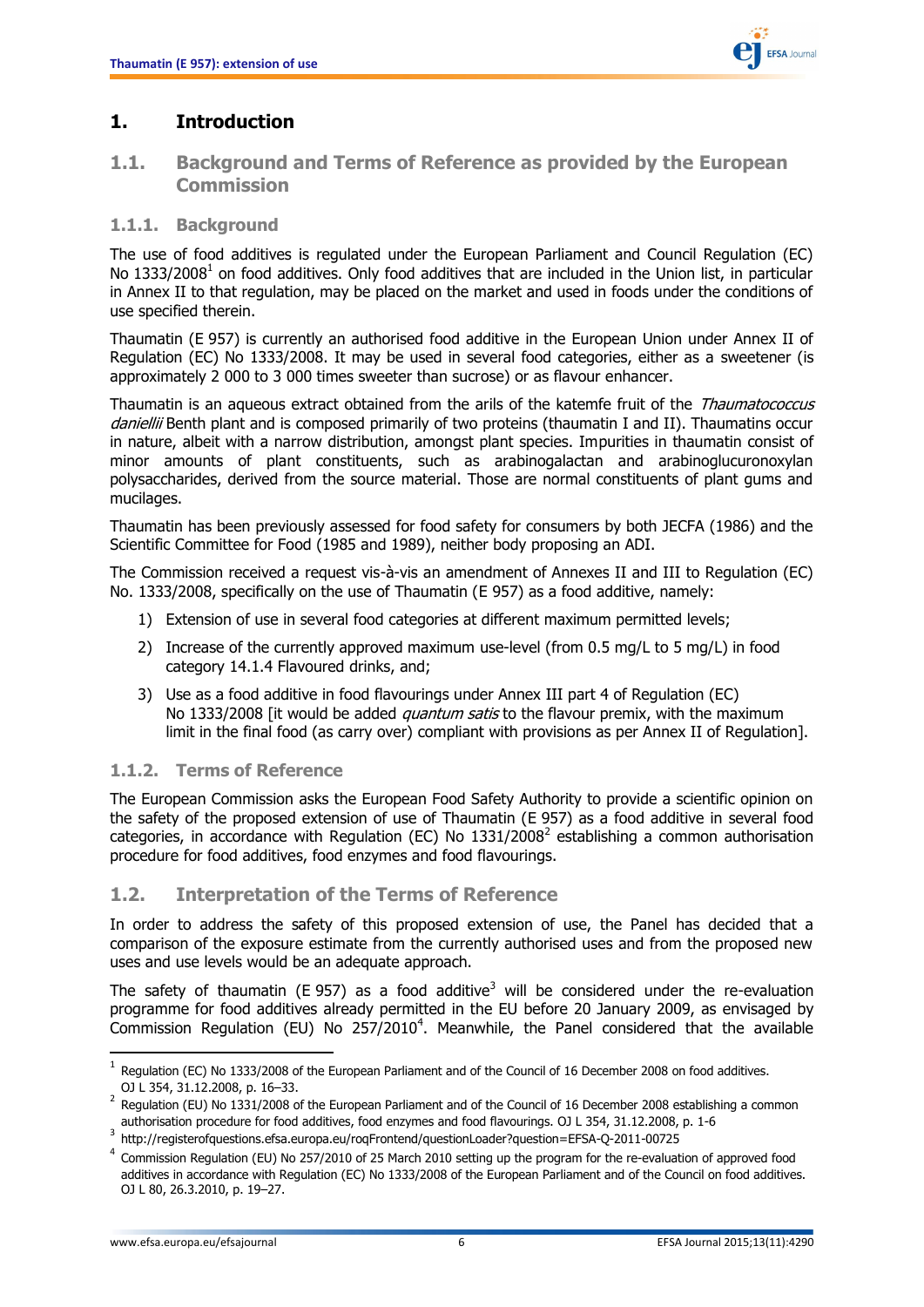

toxicological assessments of thaumatin (SCF, 1985, 1989; JECFA, 1986) would remain valid and in principle there would be no need to reconsider this to address the Terms of Reference.

## <span id="page-6-0"></span>**1.3. Additional information**

The applicant has provided information on existing uses, authorisations and evaluations in the European Union.

#### <span id="page-6-1"></span>**1.3.1. Evaluations in the European Union**

#### **Evaluation by the European Scientific Committee on Food (SCF)**

The SCF assessed the safety of thaumatin in its initial review of sweeteners in 1984 (SCF, 1985). Data on the history of use of the source material, *Thaumatococcus daniellii*; the properties of the two main active ingredients, the proteins thaumatin I and thaumatin II; the levels of use and estimated intake of thaumatin; and the allergenicity, digestibility, mutagenicity and subchronic toxicity of thaumatin were examined by the committee. Following its review, the committee had outstanding questions regarding the potential for receptor binding and possible endocrine activity, and thus it did not establish an Acceptable Daily Intake (ADI) but considered thaumatin to be 'temporarily acceptable' until further information could be evaluated.

The safety of thaumatin was re-addressed 3 years after the initial evaluation (SCF, 1989). The committee reviewed data on relative organ weights and the histopathology of various endocrine organs in rats and dogs, the analysis of structure/receptor relationships, the results of a 90-day study in humans, and the results of a 4-week study to investigate thyroid function in rats. Thaumatin was considered acceptable from a toxicological point of view based on the lack of consistent treatmentrelated effects on relative organ weights and the histopathology of various endocrine organs in two rat studies and a single dog study; no treatment-related changes in three serum parameters in humans exposed to large doses of thaumatin (280 mg/day) for 12 weeks; the structural and conformational considerations that thaumatin is unlikely to give rise on digestion to neuroendocrine or hormonally active peptides; and the small exposure to thaumatin, arising from a few food commodities and estimated to be 1–2 mg/person/day from use at levels up to about 30 ppm. Thaumatin was considered acceptable for use, and the ADI was established as 'not specified'.

#### **Safety evaluation by the EFSA Panel on Additives and Products or Substances used in Animal Feed (FEEDAP)**

EFSA's FEEDAP Panel evaluated the safety of thaumatin for use in all animal species (EFSA FEEDAP Panel, 2011). Safety for the target species was based on the lowest no observed adverse effect (NOAEL) identified by JECFA (1986), which was 10 g/kg body weight/day in dogs (the highest dose tested). From this NOAEL, the FEEDAP Panel calculated the maximum safe feed concentrations for the target species (range 1 667 to 5 000 mg/kg feed) and concluded that the proposed use levels of 1 to 5 mg thaumatin/kg feed were safe for all animal species and included a 'considerable margin of safety'. Owing to this large margin of safety, it was concluded that thaumatin could be simultaneously administered in feed and water for drinking. The FEEDAP Panel also concluded that there were no concerns for consumer safety from the use of thaumatin in feed and water for drinking for all species, as 'thaumatin is a highly digestible protein and no residues in edible tissues/products are expected'.

#### <span id="page-6-2"></span>**1.3.2. Authorisations and evaluations by international organisations**

#### **Joint FAO/WHO Expert Committee on Food Additives (JECFA)**

Thaumatin (E 957) was initially reviewed by JECFA at its  $27<sup>th</sup>$  meeting; however, neither an appropriate long-term animal study nor adequate studies in humans were available, so no ADI was allocated (JECFA, 1983). At its  $29<sup>th</sup>$  meeting, JECFA reviewed a comprehensive data set for thaumatin that included digestibility, mutagenicity, teratogenicity, allergenicity, acute and short-term animal toxicity, and human studies (JECFA, 1986). Based on the results of these studies, JECFA noted that the digestion of thaumatin would not be different from that of other dietary proteins; hormonally active polypeptides would not be likely to result from the digestion of thaumatin; there was no evidence of mutagenic, teratogenic or allergenic effects; that no effect levels of 30 and 10 g/kg body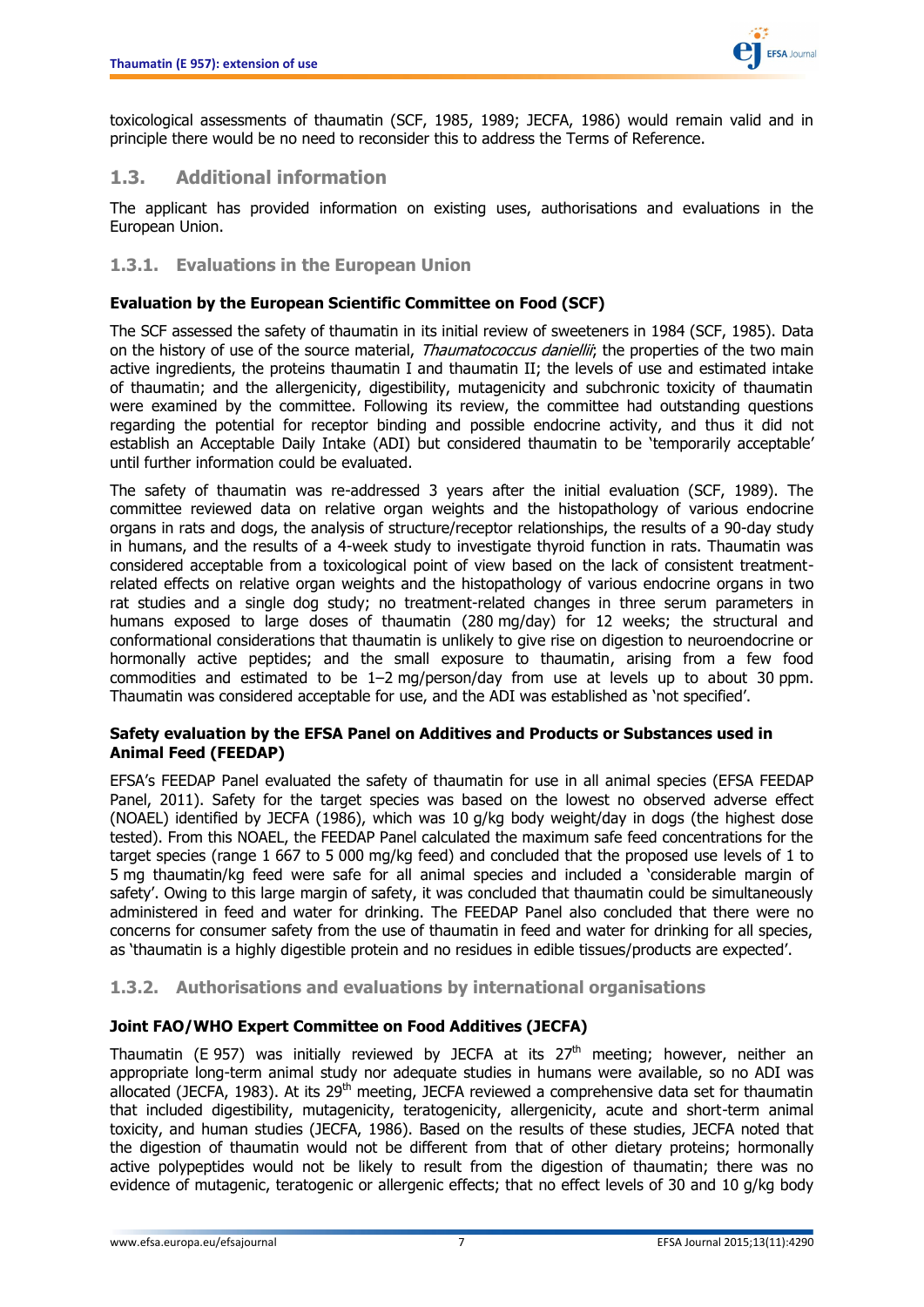

weight/day were observed in 90-day studies in rats and dogs, respectively and no treatment-related changes were observed following the consumption of 280 mg thaumatin/day for 13 weeks by human volunteers. JECFA established that the ADI was 'not specified', based on an anticipated maximum daily intake of 2 mg/person/day, and 'in view of the fact that thaumatin makes an insignificant contribution to the normal protein diet and is metabolized into normal body constituents' (JECFA, 1986).

According to the applicant the NOAELs stated above are assumed to be errors in transcription since from the description of the studies in the JECFA opinion also reported in the current dossier, the NOAEL appeared to be 3.0 % in the diet for both animal species, corresponding to a daily dose of approximately 2 700 mg/kg bw/day in rats (2 394-2 500 in male rats, 2 822-2 925 in female rats), and approximately 1 400 mg/kg bw/day in dogs (range 1 101-1 600 mg/kg bw/day in male dogs; 1 249 to 1 791 mg/kg bw/day in female dogs). The dose conversion was provided by the applicant on the basis of the original study reports considered by JECFA.

Thaumatin is approved for use in the USA, Canada, Australia and New Zealand, Switzerland, Israel, China, Japan, Hong Kong, Korea, Singapore, Mexico, Brazil and South Africa.

## <span id="page-7-0"></span>**2. Data and methodologies**

#### <span id="page-7-1"></span>**2.1. Data**

The applicant has submitted a dossier in support of its application for the extension of the approved uses of thaumatin (E 957) in the EU and the changes in the maximum permitted levels of use in category 14.1.4.

#### <span id="page-7-2"></span>**2.2. Methodologies**

The current 'Guidance for submission for food additive evaluations' (EFSA ANS Panel, 2012) has been followed by the ANS Panel for the evaluation of the proposed extension of the authorisation of the already authorised food additive thaumatin (E 957).

Exposure to thaumatin (E 957) from its use as a food additive was calculated by the applicant using the FAIM tool with MPLs, and including the proposed changes of use and extension of uses and levels of use as provided by the applicant as listed in Table 2.

#### <span id="page-7-3"></span>**3. Assessment**

#### <span id="page-7-4"></span>**3.1. Technical data**

The applicant has provided evidence that the food additive thaumatin (E 957) to be used for the proposed extension of uses complies with the current specifications laid down in Commission Regulation (EU) No 231/2012 $^5$ .

The applicant submitted data on the potential presence of pesticide residues included in the United States Pharmacopeia pesticide screen; no such residues were detected.

#### <span id="page-7-5"></span>**3.1.1. Manufacturing process**

The applicant has submitted detailed information on the manufacturing process used to produce thaumatin by water extraction from the arils of the fruit of the West African plant Thaumatococcus. daniellii, including information on the raw materials and the processing aids used.

#### <span id="page-7-6"></span>**3.1.2. Methods of analysis in food**

The applicant has submitted information on the methods used for the determination of thaumatin in food.

 5 Commission Regulation (EU) No 231/2012 of 9 March 2012 laying down specifications for food additives listed in Annexes II and III to Regulation (EC) No 1333/2008 of the European Parliament and of the Council. OJ L 83, 22.03.2012, p. 1–295.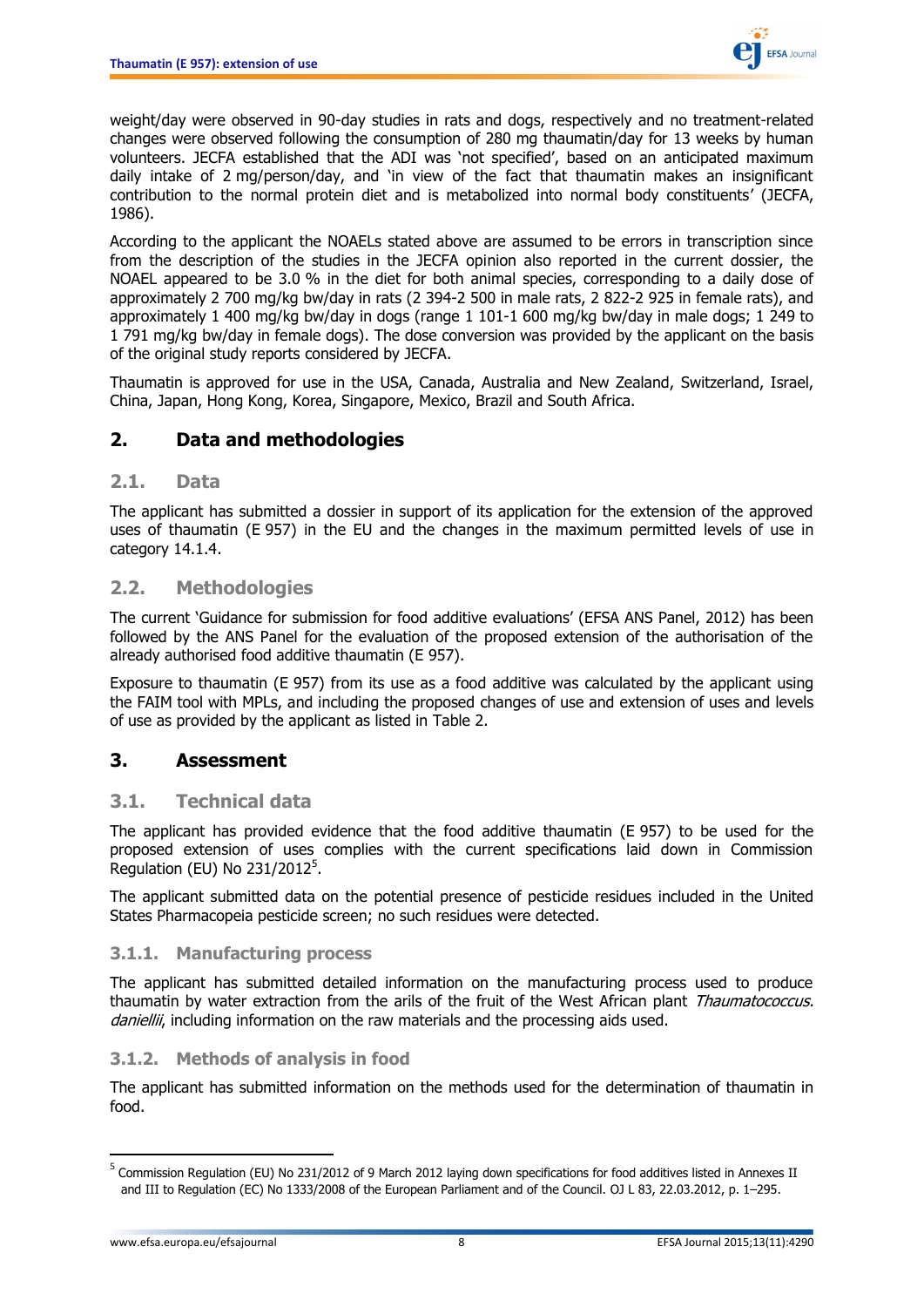

According to both EU specifications and JECFA (2006), thaumatin is assayed by the Kjeldahl method.

The applicant has submitted information on analytical methods for the determination of thaumatin in beverage and powder extracts using high-performance liquid chromatography (HPLC) and in food and botanical extracts using HPLC/tandem mass spectrometry.

#### <span id="page-8-0"></span>**3.1.3. Reaction and fate in food**

The applicant has submitted data on the stability of the food additive during long-term storage at room temperature, and on its stability when used in soft drink formulations (liquid and powdered) and in jellied sweets.

After 3 years of storage of the additive at room temperature, the total bacterial count was decreased compared to the analysis conducted following production. Total bacterial count at 3 years was greater than a reference batch that was recently produced. Another study was conducted in the dark with the additive to detect protein degradation, as hydrolysis of thaumatin would result in a release of amino acids and small molecular weight proteins. During the period tested (36 months) no change in its appearance was observed, and no degradation of the thaumatin was detected. The results were the same in accelerated conditions (dark at  $40 \pm 1$  °C for 6 months).

The stability of thaumatin in soft drinks (lemonade, cola and whole orange squash) was tested (visual examination and tasting) under refrigerated and room temperature conditions (5 and 20 ºC).

Another stability study on the evolution of thaumatin stored for 8 months in a soft drink at pH 3 and in a powdered beverage at room temperature in the dark or light or under elevated temperature conditions (40 ºC) in the dark was performed. The thaumatin content did not change during the 8 months of storage for the samples at ambient temperature.

In jellied sweets stored at ambient temperature (dark and light) and at 40 ºC in the dark, it was observed that thaumatin was degraded after 1 month in the elevated temperature study at 40 °C, whereas, at ambient temperature, thaumatin was not detected after 3 months of storage in dark or light. Therefore gelatin might account for the instability of thaumatin.

The thermostability of thaumatin was studied by Kaneko and Kitabatake (2001), over a pH range from 2 to 10 at 80 °C for 7 and 15 minutes, and they found that the hydrolysis of peptide bonds and other reactions take place more slowly under acidic conditions, indicating that the mechanism of inactivation and the thermostability of thaumatin depended on the pH.

#### <span id="page-8-1"></span>**3.2. Authorised uses and use levels**

Maximum Permitted Levels (MPLs) of use for thaumatin (E 957) have been defined in Annex II to Regulation (EC) No 1333/2008 of the European Parliament and of the Council on food additives by establishing the Union list of food additives, as amended.

Currently, thaumatin (E 957) is an authorised sweetener in the EU with MPLs ranging from 0.5 to 400 mg/kg in foods and it is authorised at *quantum satis* levels in table-top sweeteners.

Table 1 summarises foods that are permitted to contain thaumatin (E 957) and the corresponding MPLs as set by Annex II to Regulation (EC) No 1333/2008 as amended.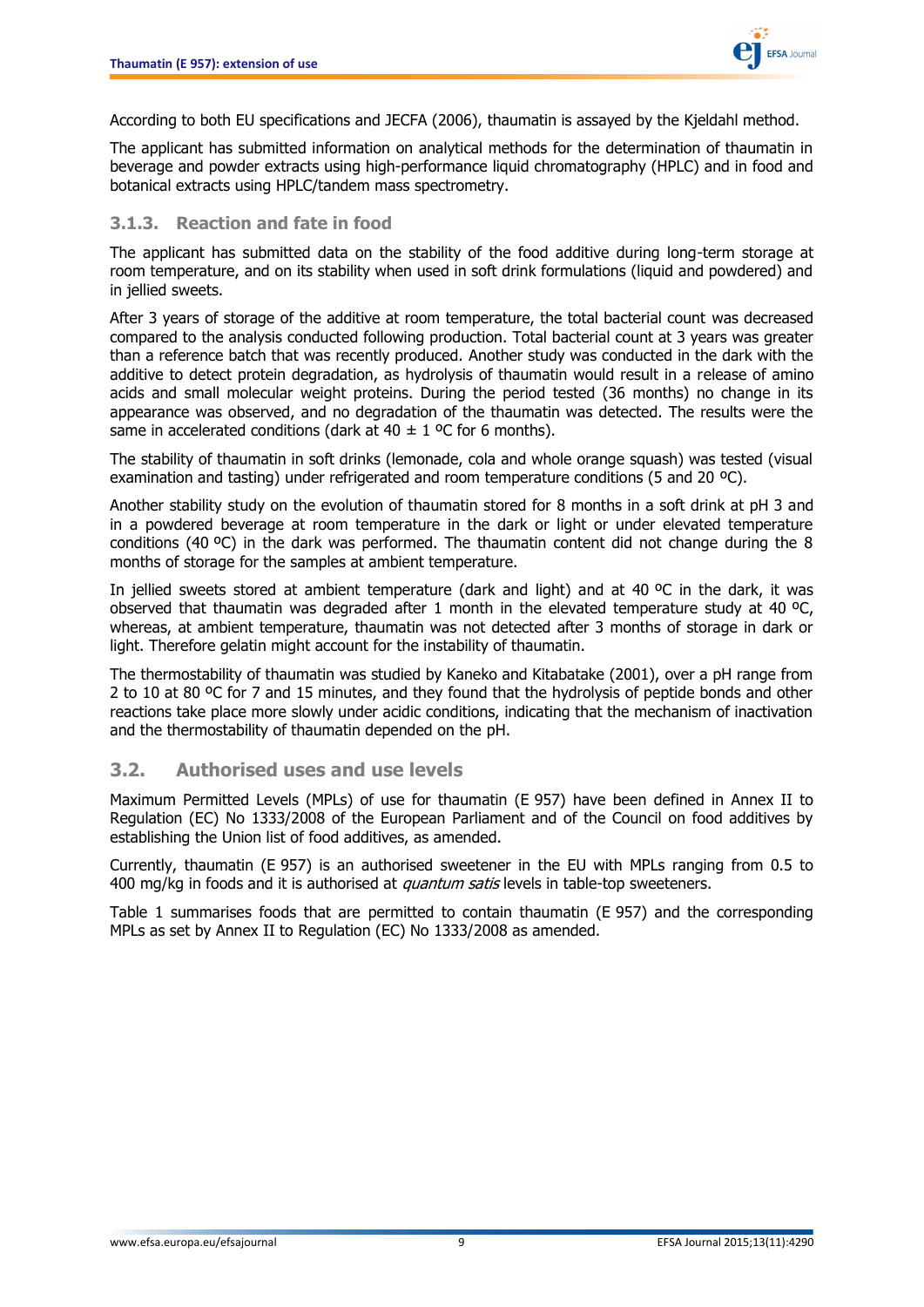

| <b>FCS</b><br>category<br>number | <b>Food categories</b>                                                                          | <b>Current MPL</b><br>(mg/L)<br>or mg/kg as<br>appropriate) | <b>Restrictions/exception</b>                                                    |
|----------------------------------|-------------------------------------------------------------------------------------------------|-------------------------------------------------------------|----------------------------------------------------------------------------------|
| 01.4                             | Flavoured fermented milk products<br>including heat-treated products                            | 5                                                           | Only as a flavour enhancer                                                       |
| 03                               | Edible ices                                                                                     | 50                                                          | Only energy reduced or with no added<br>sugar                                    |
| 05.1                             | Cocoa and chocolate products as<br>covered by Directive 2000/36/EC                              | 50                                                          | Only energy reduced or with no added<br>sugar                                    |
| 05.2                             | Other confectionery including breath<br>refreshening microsweets                                | 50                                                          | Only cocoa or dried fruit based,<br>energy reduced or with no added<br>sugar     |
| 05.2                             | Other confectionery including breath<br>refreshening microsweets                                | 50                                                          | Only confectionery with no added<br>sugar                                        |
| 05.3                             | Chewing gum                                                                                     | 10                                                          | Only with added sugar or polyols, as<br>flavour enhancer <sup>(a)</sup>          |
| 05.3                             | Chewing gum                                                                                     | 50                                                          | Only with no added sugar                                                         |
| 05.4                             | Decorations, coatings and fillings,<br>except fruit-based fillings covered<br>by category 4.2.4 | 50                                                          | Only confectionery with no added<br>sugar                                        |
| 05.4                             | Decorations, coatings and fillings,<br>except fruit-based fillings covered<br>by category 4.2.4 | 50                                                          | Only cocoa or dried fruit based,<br>energy reduced or with no added<br>sugar     |
| 11.4.1                           | Table-top sweeteners in liquid form                                                             | Quantum satis                                               |                                                                                  |
| 11.4.2                           | Table-top sweeteners in powder<br>form                                                          | Quantum satis                                               |                                                                                  |
| 11.4.3                           | Table-top sweeteners in tablet form                                                             | Quantum satis                                               |                                                                                  |
| 14.1.4                           | Flavoured drinks                                                                                | 0.5                                                         | Only water-based flavoured non-<br>alcoholic drinks. As flavour enhancer<br>only |
| 16                               | Desserts excluding products<br>covered in categories 1, 3 and 4                                 | 5                                                           | As flavour enhancer only                                                         |
| 17.3                             | Food supplements supplied in a<br>syrup-type or chewable form                                   | 400                                                         |                                                                                  |

#### **Table 1:** MPLs of thaumatin (E 957) in foods according to Annex II to Regulation (EC) No 1333/2008

FCS: Food Categorisation System.

(a): If E 950, E 951, E 957, E 959 and E 961 are used in combination in chewing gum, the maximum level for each is reduced proportionally.

#### <span id="page-9-0"></span>**3.3. Exposure data**

#### <span id="page-9-1"></span>**3.3.1. Data on the proposed changes to the authorised uses and use levels**

The applicant has submitted an application to use thaumatin in non-alcoholic beverages at a higher use level than that currently permitted (from 0.5 mg/L to 5 mg/L in food category 14.1.4, flavoured drinks) and to enhance the flavour and sweetness profile in a variety of products (alcoholic beverages, fine bakery wares, etc.) and the mouth-feel of beverages.

In addition, taking into account the fact that thaumatin is often incorporated into the flavour premix used in the manufacturing of foodstuffs, the applicant has submitted a further application to add thaumatin as a flavour carrier under Annex III of Regulation (EC) No 1333/2008, which establishes a list of approved food additives and their conditions of use. The use would be under part 4 of Annex III as an additive in flavours. The applicant has proposed that a reference to carry-over conditions is included so that it is clear that the use of flavour premixes containing thaumatin may be used only in applications in which thaumatin is a permitted additive.

The proposal from the applicant for the extension of use and use levels of thaumatin (E 957) is presented in Table 2 together with the currently authorised MPLs.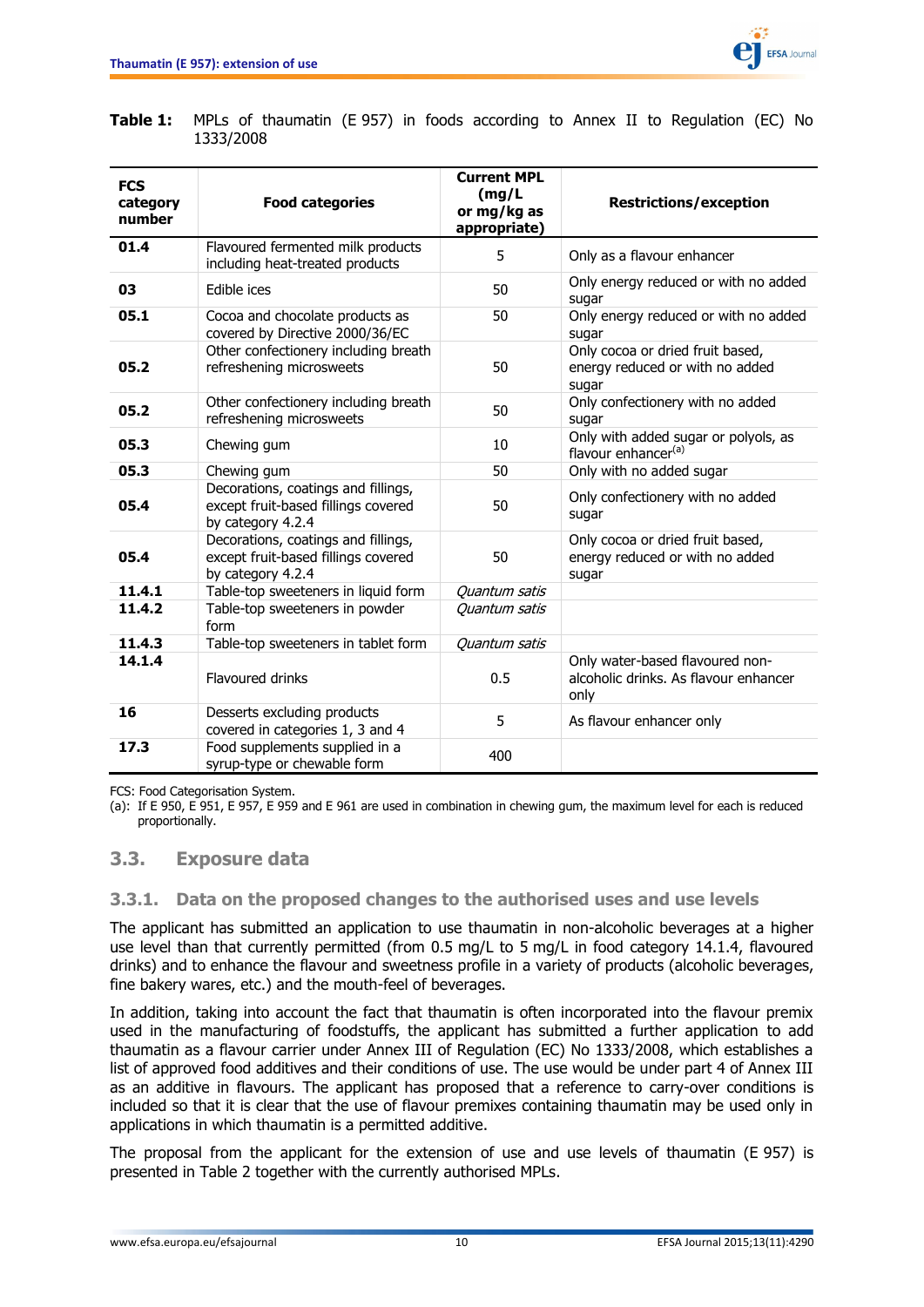

#### **Table 2:** Currently authorised MPLs and proposed extension of uses and use levels for thaumatin (E 957)

| <b>FCS</b><br>category<br>number | <b>Food categories</b>                                                                                                                      | <b>Currently</b><br>authorised<br>MPL (mg/L<br>or mg/kg as<br>appropriate) | <b>Currently authorised</b><br>and change of use<br>levels and proposed<br>extension of use<br>(mg/L or mg/kg as<br>appropriate) | <b>Restrictions/ exception</b>                                                |
|----------------------------------|---------------------------------------------------------------------------------------------------------------------------------------------|----------------------------------------------------------------------------|----------------------------------------------------------------------------------------------------------------------------------|-------------------------------------------------------------------------------|
| 1.4                              | Flavoured fermented milk products<br>including heat-treated products                                                                        | 5                                                                          | 5                                                                                                                                | Only as a flavour enhancer                                                    |
| 3                                | Edible ices                                                                                                                                 | 50                                                                         | 50                                                                                                                               | Only energy reduced or with<br>no added sugar                                 |
| 4.2.5                            | Jams, jellies and marmalades and<br>similar products                                                                                        |                                                                            | 5                                                                                                                                | Energy reduced or with no<br>added sugar                                      |
| 5.1                              | Cocoa and chocolate products as<br>covered by Directive 2000/36/EC                                                                          | 50                                                                         | 50                                                                                                                               | Only energy reduced or with<br>no added sugar                                 |
| 5.2                              | Other confectionery including<br>breath refreshening microsweets                                                                            | 50                                                                         | 50                                                                                                                               | Only cocoa or dried fruit<br>based, energy reduced or<br>with no added sugar  |
| 5.2                              | Other confectionery including<br>breath refreshening microsweets                                                                            | 50                                                                         | 50                                                                                                                               | Only confectionery with no<br>added sugar                                     |
| 5.3                              | Chewing gum                                                                                                                                 | 10                                                                         | 10                                                                                                                               | Only with added sugar or<br>polyols, as flavour enhancer                      |
| 5.3                              | Chewing gum                                                                                                                                 | 50                                                                         | 50                                                                                                                               | Only with no added sugar                                                      |
| 5.4                              | Decorations, coatings and fillings,<br>except fruit-based fillings covered<br>by category 4.2.4                                             | 50                                                                         | 50                                                                                                                               | Only confectionery with no<br>added sugar                                     |
| 5.4                              | Decorations, coatings and fillings,<br>except fruit-based fillings covered<br>by category 4.2.4                                             | 50                                                                         | 50                                                                                                                               | Only cocoa or dried fruit-<br>based, energy-reduced or<br>with no added sugar |
| 6.3                              | <b>Breakfast cereals</b>                                                                                                                    |                                                                            | 10                                                                                                                               | Energy reduced or with no<br>added sugar                                      |
| 7.2                              | Fine bakery wares                                                                                                                           |                                                                            | 30                                                                                                                               |                                                                               |
| 11.4.1                           | Table-top sweeteners in liquid<br>form                                                                                                      | Quantum<br>satis(a)                                                        | Quantum satis <sup>(a)</sup>                                                                                                     |                                                                               |
| 11.4.2                           | Table-top sweeteners in powder<br>form                                                                                                      | <b>Quantum</b><br>satis(a)                                                 | Quantum satis <sup>(a)</sup>                                                                                                     |                                                                               |
| 11.4.3                           | Table-top sweeteners in tablets<br>form                                                                                                     | Quantum<br>satis <sup>(a)</sup>                                            | Quantum satis <sup>(a)</sup>                                                                                                     |                                                                               |
| 12.1.2                           | Salt substitutes                                                                                                                            |                                                                            | 15                                                                                                                               |                                                                               |
| 12.5                             | Soups and broths                                                                                                                            |                                                                            | 15                                                                                                                               |                                                                               |
| 12.6                             | <b>Sauces</b>                                                                                                                               |                                                                            | 15                                                                                                                               | Only water-based flavoured                                                    |
| 14.1.4                           | <b>Flavoured drinks</b>                                                                                                                     | 0.5                                                                        | 5                                                                                                                                | non-alcoholic drinks. As<br>flavour enhancer only                             |
| 14.2.1                           | Beer and malt beverages<br>Wine and other products defined                                                                                  |                                                                            | 5                                                                                                                                |                                                                               |
| 14.2.2                           | by Regulation (EEC) No 1234/2007<br>and alcohol-free counterparts                                                                           |                                                                            | 5                                                                                                                                |                                                                               |
| 14.2.4                           | Fruit wine and made wine                                                                                                                    |                                                                            | 5                                                                                                                                |                                                                               |
| 14.2.6                           | Spirit drinks as defined in<br>Regulation (EC) No 110/2008                                                                                  |                                                                            | 5                                                                                                                                |                                                                               |
| 14.2.7                           | Aromatised wine-based products<br>as defined by Regulation (EEC) No<br>1601/91                                                              |                                                                            | 5                                                                                                                                |                                                                               |
| 14.2.8                           | Other alcoholic drinks including<br>mixtures of alcoholic drinks with<br>non-alcoholic drinks and spirits<br>with less than 15 % of alcohol |                                                                            | 5                                                                                                                                |                                                                               |
| 15.1                             | Potato-, cereal-, flour- or starch-<br>based snacks                                                                                         |                                                                            | 10                                                                                                                               |                                                                               |
| 16                               | Desserts excluding products<br>covered in category 1, 3 and 4                                                                               | 5                                                                          | 5                                                                                                                                | As flavour enhancer only                                                      |
| 17.1                             | Food supplements supplied in a<br>solid form, including capsules and<br>tablets and similar forms excluding<br>chewable forms               |                                                                            | 400                                                                                                                              |                                                                               |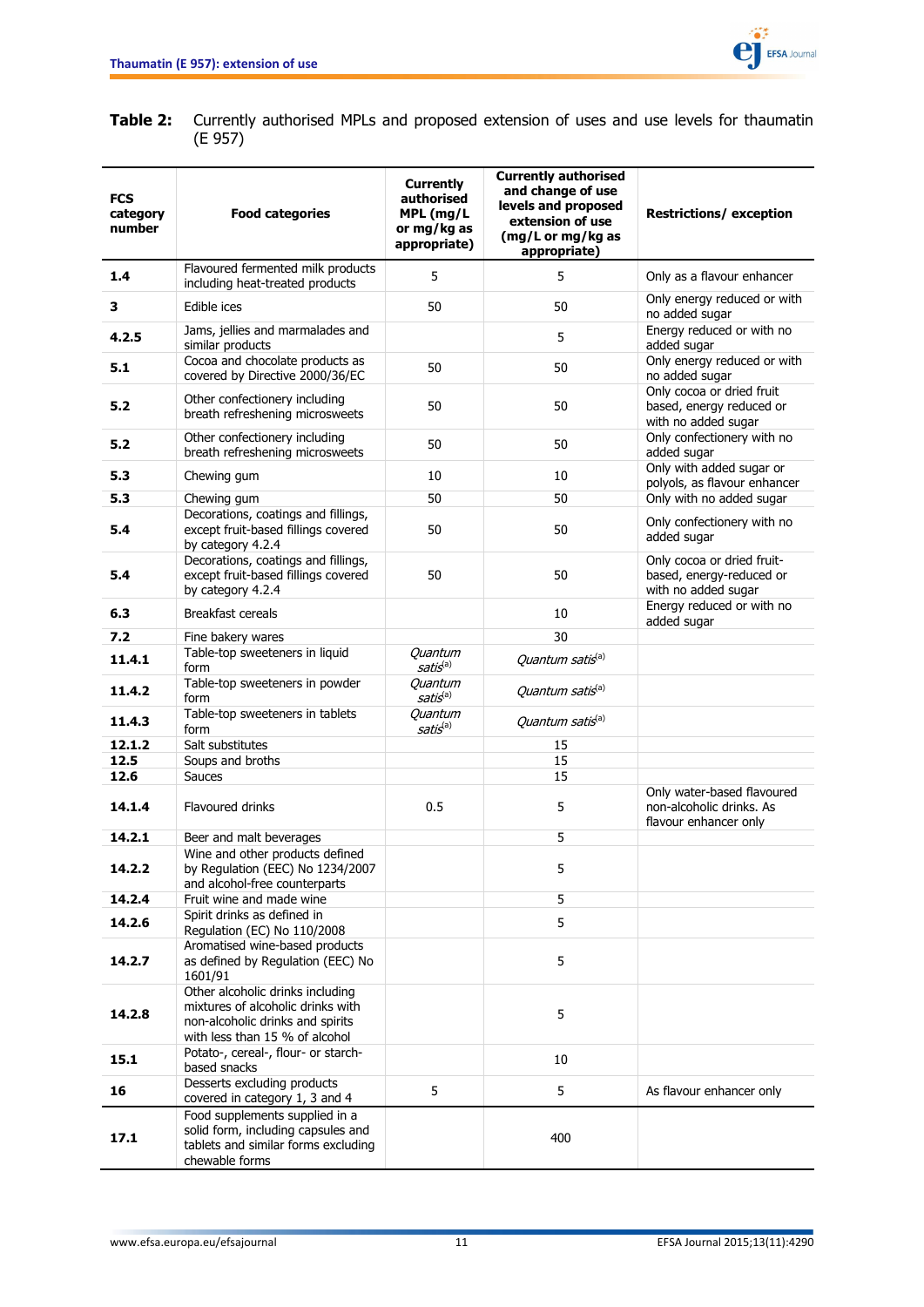

| <b>FCS</b><br>category<br>number | <b>Food categories</b>                                                                                  | Currently<br>authorised<br>MPL (mg/L<br>or mg/kg as<br>appropriate) | <b>Currently authorised</b><br>and change of use<br>levels and proposed<br>extension of use<br>(mg/L or mg/kg as<br>appropriate) | <b>Restrictions/exception</b>                |
|----------------------------------|---------------------------------------------------------------------------------------------------------|---------------------------------------------------------------------|----------------------------------------------------------------------------------------------------------------------------------|----------------------------------------------|
| 17.2                             | Food supplements supplied in a<br>liquid form                                                           |                                                                     | 400                                                                                                                              |                                              |
| 17.3                             | Food supplements supplied in a<br>syrup-type or chewable form                                           | 400                                                                 | 400                                                                                                                              |                                              |
| 18                               | Processed foods not covered by<br>categories 1 to 17, excluding foods<br>for infants and young children |                                                                     | 10                                                                                                                               | Ready meals (chilled, frozen,<br>dried) only |

FCS: Food Categorisation System.

(a): Although permitted at *quantum satis* levels, a level of use of 10 mg/kg in table-top sweeteners (liquid, powder and tablet form) is considered an appropriate current level of use by the applicant and was used in the intake assessment.

Additionally, the applicant has requested the inclusion of thaumatin in Part 4 of Annex III to Regulation (EC) No 1333/2008 for use at *quantum satis* in all food flavourings provided that carryover is limited to the conditions of use in the final foodstuffs at the maximum limit permitted under Annex II.

#### <span id="page-11-0"></span>**3.3.2. Food consumption data used for the exposure assessment**

#### **EFSA Comprehensive European Food Consumption Database**

Since 2010, the EFSA Comprehensive European Food Consumption Database (Comprehensive Database) has been populated with data on national food consumption at a detailed level. Competent authorities in the European countries provide EFSA with data on the level of food consumption by the individual consumer from the most recent national dietary survey in their country (cf. Guidance of EFSA on the 'Use of the EFSA Comprehensive European Food Consumption Database in Exposure Assessment' (EFSA, 2011a).

The food consumption data gathered by EFSA were collected by different methodologies and thus direct country-to-country comparisons should be interpreted with caution. Depending on the food category and the level of detail used for exposure calculations, uncertainties could be introduced owing to possible subjects' underreporting and/or misreporting of the consumption amounts. Nevertheless, the EFSA Comprehensive Database represents the best available source of food consumption data across Europe at present.

Food consumption data from the following population groups: toddlers, children, adolescents, adults and the elderly were used for the exposure assessment. Thus, for the present assessment, food consumption data were available from 26 different dietary surveys carried out in 17 European countries, as listed in Table 3.

| <b>Population</b>          | Age range                                              | Countries with food consumption surveys covering more than<br>one day                                                                      |
|----------------------------|--------------------------------------------------------|--------------------------------------------------------------------------------------------------------------------------------------------|
| <b>Toddlers</b>            | From 12 months up to and<br>including 35 months of age | Belgium, Bulgaria, Finland, Germany, Italy, Netherlands, Spain                                                                             |
| Children <sup>(a)</sup>    | From 36 months up to and<br>including 9 years of age   | Belgium, Bulgaria, Czech Republic, Denmark, Finland, France,<br>Germany, Greece, Italy, Latvia, Netherlands, Spain, Sweden                 |
| <b>Adolescents</b>         | From 10 years up to and<br>including 17 years of age   | Belgium, Cyprus, Czech Republic, Denmark, France, Germany,<br>Italy, Latvia, Spain, Sweden                                                 |
| <b>Adults</b>              | From 18 years up to and<br>including 64 years of age   | Belgium, Czech Republic, Denmark, Finland, France, Germany, Hungary,<br>Ireland, Italy, Latvia, Netherlands, Spain, Sweden, United Kingdom |
| The elderly <sup>(a)</sup> | 65 years of age and older                              | Belgium, Denmark, Finland, France, Germany, Hungary, Italy                                                                                 |

**Table 3:** Population groups considered for the exposure estimates of thaumatin (E 957) from the FAIM tool

(a): The terms 'children' and 'the elderly' correspond respectively to 'other children' and the merging of the categories 'elderly' and 'very elderly' in the EFSA guidance 'Use of the EFSA Comprehensive European Food Consumption Database in Exposure Assessment' (EFSA, 2011a).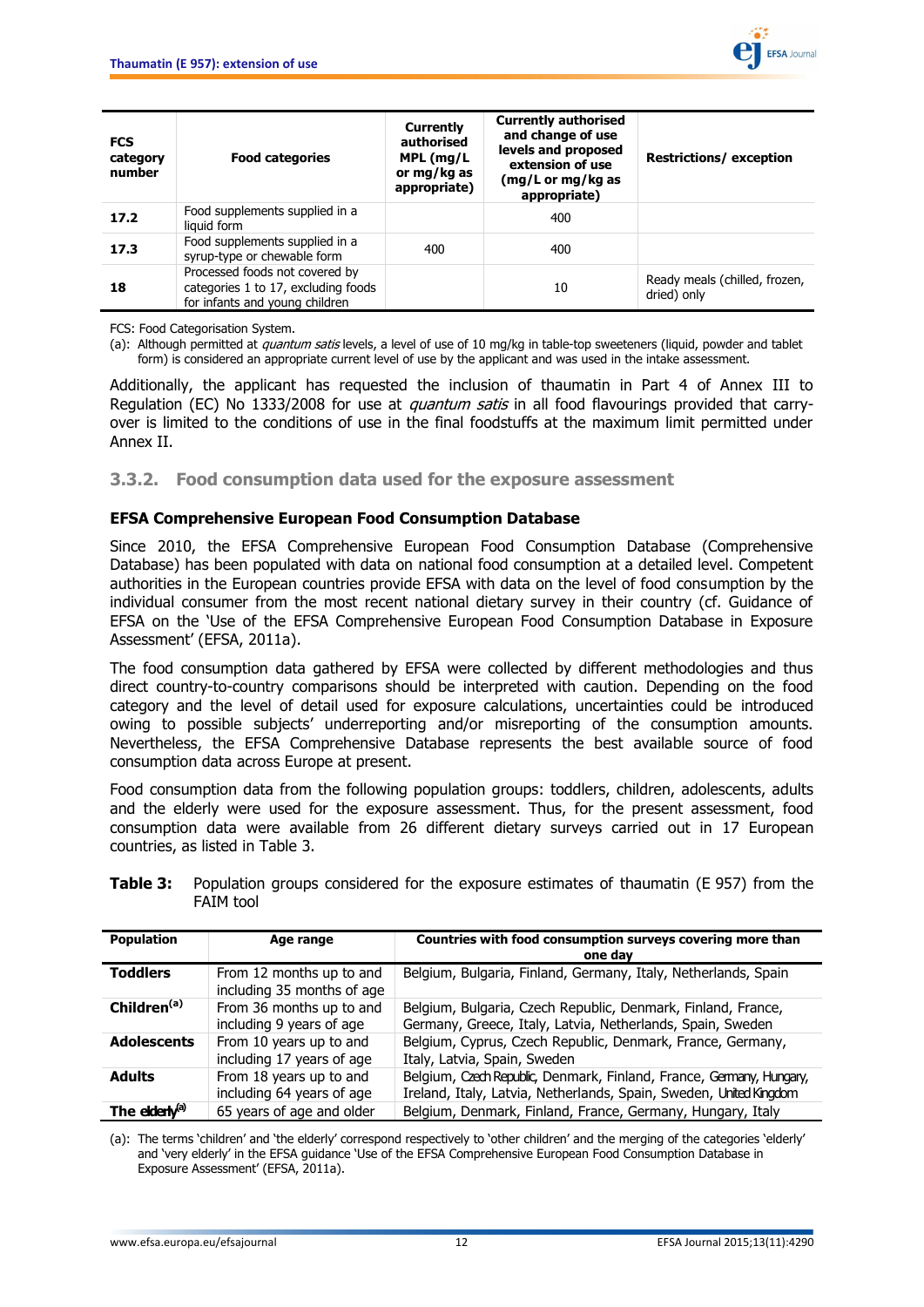

Consumption records were codified according to the FoodEx classification system (EFSA, 2011c). Nomenclature from the FoodEx classification system has been linked to the Food Classification System (FCS) as presented in Annex II of Regulation (EC) No 1333/2008, part D, to perform exposure estimates. In practice, FoodEx food codes were matched to the FCS food categories.

#### **The UK National Diet and Nutrition Survey (NDNS) rolling programme 2008–2011**

The applicant has provided information on the UK NDNS rolling programme 2008–2011, which was used to calculate an exposure estimate.

The Panel, however, decided to use only the data-derived FAIM (Food Additives Intake Model) template, as recommended in 'Guidance for submission for food additive evaluations' (EFSA ANS Panel, 2012) noting that the UK NDNS rolling programme data are already included in the EFSA Comprehensive Database (EFSA, 2011a).

#### <span id="page-12-0"></span>**3.4. Exposure assessment**

The exposure to thaumatin (E 957) was calculated using the current MPLs and the changes in use and proposed extension of use provided by the applicant as listed in Table 2 for each food group combined with their respective consumption per kg body weight (bw) for each survey and for the five population groups described in Table 3.

Exposure was estimated using the food additives intake model (FAIM), available on the EFSA website<sup>6</sup>. This template allows calculation of chronic exposure based on consumption data over the total survey period excluding surveys with only one day per subject, which were not considered adequate to assess repeated dietary exposure, as suggested by the EFSA Working Group on Food Consumption and Exposure (EFSA, 2011a). High-level exposure was calculated for only those population groups whose sample size was sufficiently large to allow calculation of the 95th percentile (EFSA, 2011a). The Panel estimated chronic exposure for the following population groups: toddlers, children, adolescents, adults, and the elderly. Calculations were performed using individual body weights.

High-level exposure (typically 95th percentile of consumers only) was calculated by adding the 95th percentile of exposure from one food group (i.e. the one having the highest value) to the mean exposure resulting from the consumption of all other food groups. This is based on the assumption that an individual might be a high-level consumer of one food category and would be an average consumer of the others. This approach has been tested several times by the Panel in re-evaluation of food colours and has shown reasonable correlation with high-level total intakes when using the raw food individual consumption data. Therefore, as recommended by the Panel in its current 'Guidance for submission for food additive evaluations' (EFSA ANS Panel, 2012), this approach was followed using the FAIM tool for the calculations based on the MPLs and the change in use and proposed extension of use levels in order to avoid excessively conservative estimates.

The Panel noted that these exposure estimates should be considered to be conservative, as it is assumed that all processed foods contain thaumatin (E 957) at the MPLs or at the proposed use levels in all food categories.

Food codes representative of each proposed food use described in part D of Annex II to Regulation (EC) No 1333/2008 were chosen from the food code list associated with the food consumption survey available in the FAIM template. Although the approved use for categories 03 Edible ices, and 05, Confectionery, are restricted to the use in foods that are energy reduced or with no added sugar only, all foods within these categories were considered in the intake assessment, thus providing a conservative estimate of intake for these food categories in particular. Furthermore, it is proposed that thaumatin is used in only energy-reduced or no-added-sugar varieties of category 04.2.5, Jams, jellies and marmalades, and category 06.3, Breakfast cereals; however, all foods in these categories are included in the assessment.

Furthermore, the applicant wishes to add the use of thaumatin as a flavour under Annex III of Regulation (EC) No 1333/2008, which establishes a list of approved food additives and their conditions

 $\overline{\phantom{a}}$ 

 $^6$  http://www.efsa.europa.eu/en/topics/topic/additives.htm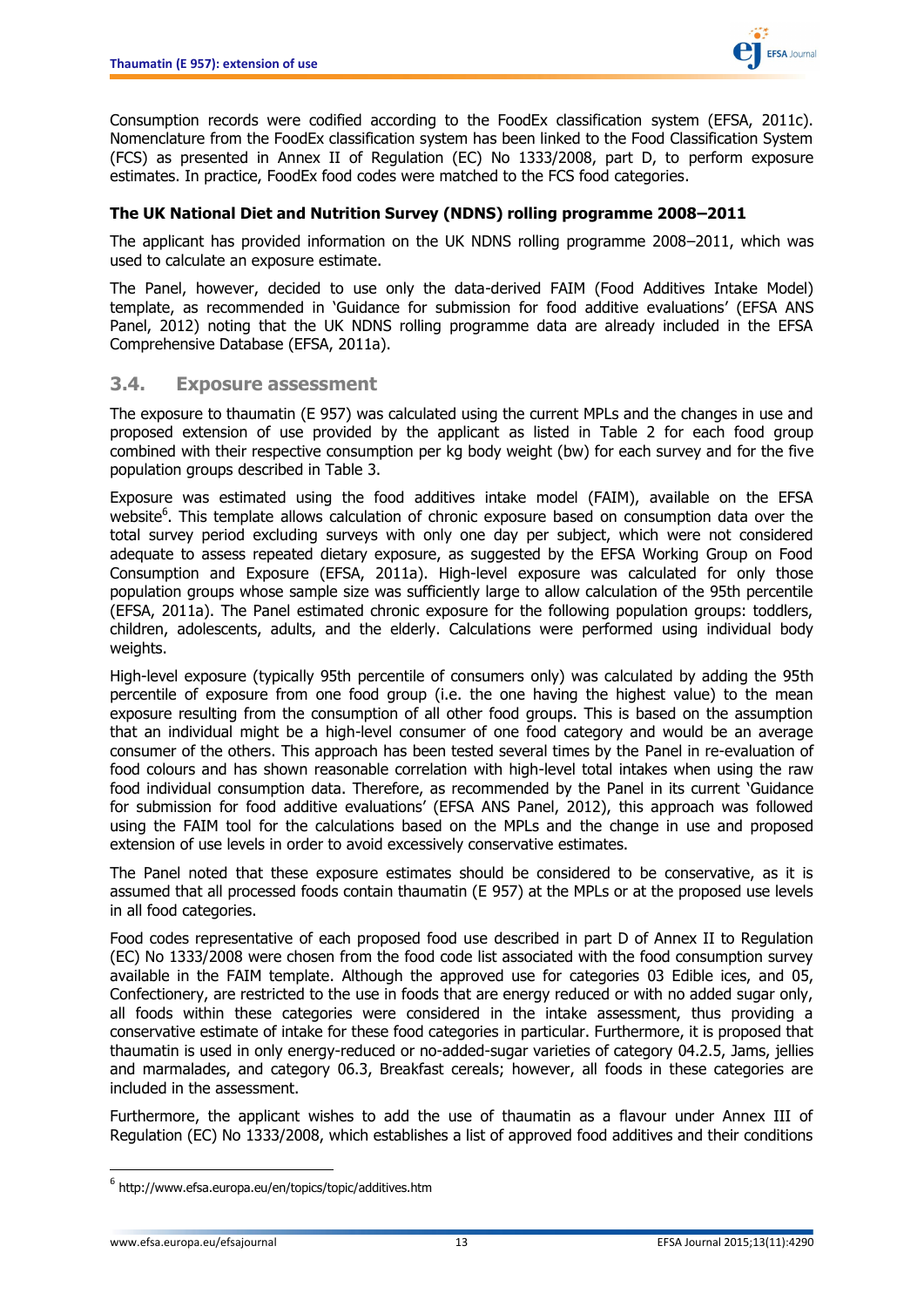

of use. The use would be under part 4 of Annex III as an additive in flavours with a carry-over limited to the conditions of use in the final foodstuffs at the maximum limit permitted under Annex II. It is assumed that the intake of thaumatin through this use would already be accounted for through its current approved and proposed estimates of use provided in this section of the report and that therefore an additional estimate of use as an additive in flavours would not be required.

<span id="page-13-0"></span>**3.4.1. Thaumatin (E 957) from its currently authorised uses and from the proposed changes of uses and use levels**

The estimated exposure to thaumatin (E 957) from its use as a food additive for all five population groups (min–max across the dietary surveys) is reported in Table 4. The following scenarios were considered:

- 1) at the current MPLs;
- 2) at the current MPLs and at the proposed changes of uses and use levels provided by the applicant.

Detailed results by age class and survey are presented in Appendix A.

**Table 4:** Estimated exposure to thaumatin (E 957) from its use as a food additive: at the current MPLs and at the changed use and proposed extended uses and use levels.

| <b>Estimated exposure</b><br>(mg/kg bw/day)              | <b>Toddlers</b><br>$(12 - 35)$<br>months) | <b>Children</b><br>$(3-9 \text{ years})$ | <b>Adolescents</b><br>$(10 - 17)$<br>years) | <b>Adults</b><br>$(18 - 64)$<br>years) | The elderly<br>(≥ 65<br>years) |
|----------------------------------------------------------|-------------------------------------------|------------------------------------------|---------------------------------------------|----------------------------------------|--------------------------------|
| <b>Current MPLs</b>                                      |                                           |                                          |                                             |                                        |                                |
| Mean                                                     | $0.02 - 0.12$                             | $0.04 - 0.13$                            | $0.02 - 0.05$                               | $0.01 - 0.03$                          | $0.003 - 0.02$                 |
| High level                                               | $0.17 - 0.44$                             | $0.13 - 0.42$                            | $0.07 - 0.22$                               | $0.04 - 1.03$                          | $0.04 - 0.63$                  |
| Current MPLs and proposed changes of uses and use levels |                                           |                                          |                                             |                                        |                                |
| Mean                                                     | $0.09 - 0.27$                             | $0.13 - 0.34$                            | $0.07 - 0.16$                               | $0.03 - 0.12$                          | $0.03 - 0.10$                  |
| High level                                               | $0.25 - 0.51$                             | $0.21 - 0.64$                            | $0.13 - 0.32$                               | $0.09 - 1.10$                          | $0.09 - 0.71$                  |

The mean dietary exposure to thaumatin (E 957) in the total population from currently approved uses and levels of use, as reported by the applicant using the FAIM tool (see Table 4), ranged from 0.003 to 0.02 mg/kg bw/day in the elderly up to 0.04 to 0.13 mg/kg bw/day in children. High-level intakes ranged from 0.07 to 0.22 mg/kg bw/day in adolescents up to 0.04 to 1.03 mg/kg bw/day in adults.

Estimated exposure at both the currently authorised and the proposed extended uses and use levels resulted in mean intakes ranging from 0.03 to 0.10 mg/kg bw/day in the elderly up to 0.13 to 0.34 mg/kg bw/day in children. High-level intakes ranged from 0.13 to 0.32 mg/kg bw/day in adolescents up to 0.09 to 1.10 mg/kg bw/day in adults.

#### <span id="page-13-1"></span>**3.4.2. Main food categories contributing to exposure to thaumatin (E 957)**

The main food categories contributing to exposure to thaumatin (E 957) using MPLs ( $> 5\%$  of the total mean exposure) and the number of surveys in which each food category contributes are shown in Table 5.

**Table 5:** Main food categories contributing to exposure to thaumatin (E 957) using MPLs from currently approved uses (% min–max) and the number of surveys  $\geq$  5 % contribution (n) in which each food category contributes

| <b>FCS</b><br>category | <b>FCS food category</b>                                                 | Toddlers <sup>(a)</sup>                                                    | Children <sup>(a)</sup> | <b>Adolescents</b><br>(a) | Adults <sup>(a)</sup> | The<br>elderly <sup>(a)</sup> |  |
|------------------------|--------------------------------------------------------------------------|----------------------------------------------------------------------------|-------------------------|---------------------------|-----------------------|-------------------------------|--|
| number                 |                                                                          | Range of % contribution to the total exposure<br>(number of surveys) $(a)$ |                         |                           |                       |                               |  |
| 01.4                   | Flavoured fermented milk<br>products including heat-<br>treated products | $11 - 59(4)$                                                               | $6 - 29(13)$            | $7 - 16(6)$               | $6 - 21(12)$          | $9 - 13(7)$                   |  |
| 03                     | Edible ices                                                              | $19 - 68(4)$                                                               | $22 - 66(15)$           | $26 - 63(12)$             | $14 - 60(15)$         | $12 - 56(7)$                  |  |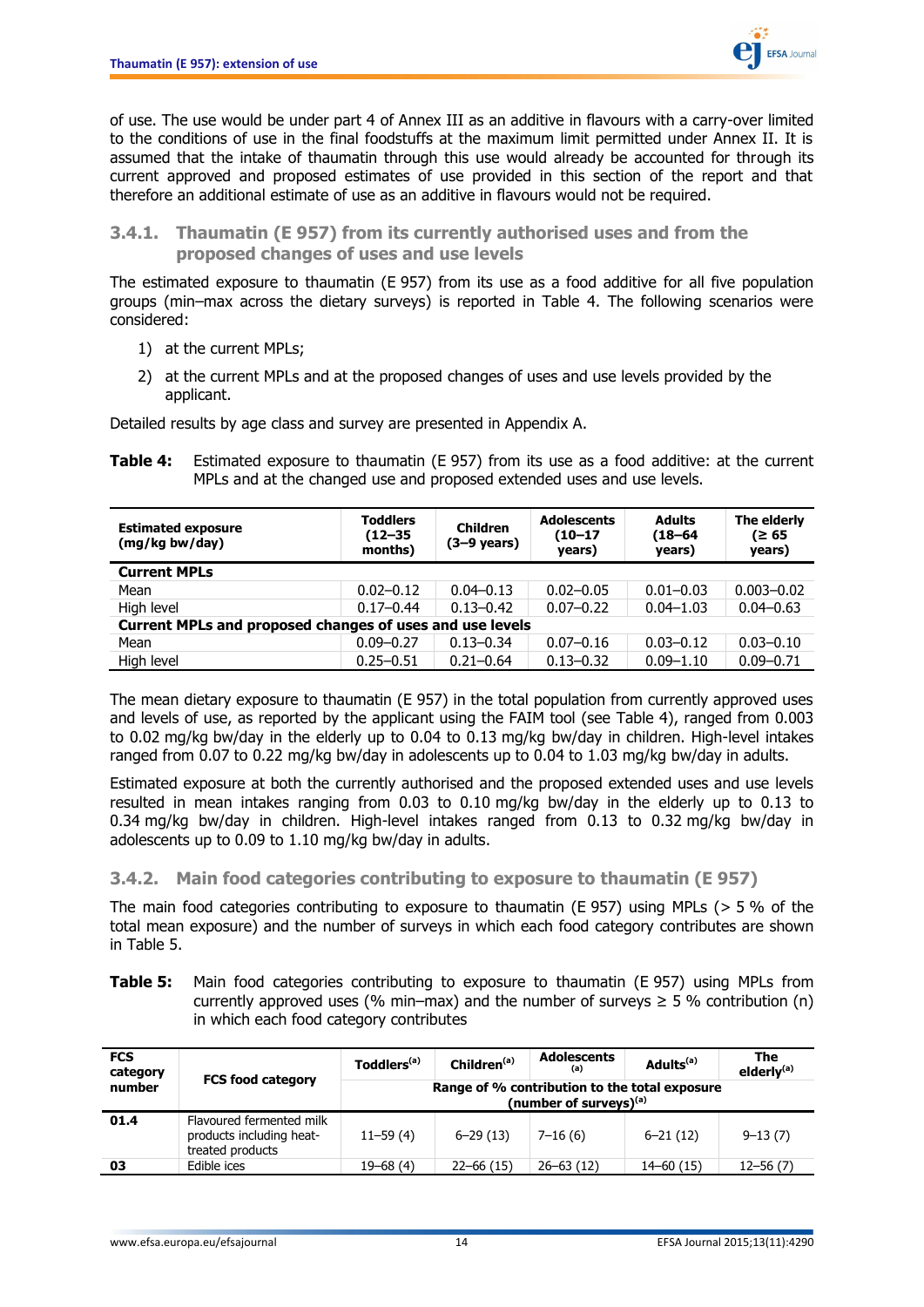

| <b>FCS</b><br>category |                                                                                                                              | Toddlers <sup>(a)</sup>                                                             | Children <sup>(a)</sup> | <b>Adolescents</b><br>(a) | Adults <sup>(a)</sup> | The<br>elderly <sup>(a)</sup> |
|------------------------|------------------------------------------------------------------------------------------------------------------------------|-------------------------------------------------------------------------------------|-------------------------|---------------------------|-----------------------|-------------------------------|
| number                 | <b>FCS food category</b>                                                                                                     | Range of % contribution to the total exposure<br>(number of surveys) <sup>(a)</sup> |                         |                           |                       |                               |
| 05.1                   | Cocoa and chocolate<br>products as covered by<br>Directive 2000/36/EC                                                        | $9 - 34(4)$                                                                         | $14 - 54(15)$           | $26 - 58(12)$             | $16 - 60(15)$         | $10 - 54(7)$                  |
| 14.1.4.1               | Flavoured drinks with<br>sugar                                                                                               |                                                                                     | 5(2)                    | $6 - 9(5)$                | $6 - 14(5)$           | $21 - 21(1)$                  |
| 14.1.4.2               | Flavoured drinks with<br>sweeteners                                                                                          |                                                                                     |                         | 6(1)                      | 10(1)                 |                               |
| 16                     | Desserts excluding<br>products covered in<br>categories 1, 3 and 4                                                           | $6 - 12(2)$                                                                         | $5 - 10(5)$             | 6(1)                      | $7 - 8(3)$            | $7 - 13(2)$                   |
| 17                     | Food supplements as<br>defined in Directive<br>2002/46/EC excluding<br>food supplements for<br>infants and young<br>children |                                                                                     | $6 - 15(2)$             |                           | $6 - 33(7)$           | $23 - 63(2)$                  |

–: no information available; TBC: to be confirmed.

(a): Total number of surveys in FAIM per population group: toddlers = 4; children = 15; adolescents = 12; adults = 15; elderly  $= 7$ .

The main food categories contributing to exposure to thaumatin (E 957) using MPLs (> 5 % of the total mean exposure) for the currently authorised uses and the proposed extension of use and use levels and the number of surveys in which each food category contributes are shown in Table 6.

**Table 6:** Main food categories contributing to exposure to thaumatin (E 957) using MPLs from currently approved uses and the proposed extension of uses and use levels (% min–max) and number of surveys  $\geq 5$  % contribution (n) in which each food category contributes

| <b>FCS</b><br>category |                                                                                                                           | Toddlers <sup>(a)</sup>                                                             | Children <sup>(a)</sup> | <b>Adolescents</b><br>(a) | Adults <sup>(a)</sup> | <b>The</b><br>elderly <sup>(a)</sup> |
|------------------------|---------------------------------------------------------------------------------------------------------------------------|-------------------------------------------------------------------------------------|-------------------------|---------------------------|-----------------------|--------------------------------------|
| number                 | <b>FCS food category</b>                                                                                                  | Range of % contribution to the total exposure<br>(number of surveys) <sup>(a)</sup> |                         |                           |                       |                                      |
| 01.4                   | Flavoured fermented milk<br>products including heat-<br>treated products                                                  | $6 - 24(3)$                                                                         | $5 - 13(7)$             |                           | $9 - 9(1)$            | $5 - 5(1)$                           |
| 03                     | Edible ices                                                                                                               | $7 - 38(4)$                                                                         | $9 - 36(15)$            | $6 - 26(12)$              | $5 - 18(13)$          | $6-14(6)$                            |
| 04.2                   | Processed fruit and<br>vegetables                                                                                         | $7 - 46(4)$                                                                         | $5 - 18(13)$            | $7 - 14(10)$              | $7 - 19(12)$          | $11 - 23(7)$                         |
| 05.1                   | Cocoa and chocolate<br>products as covered by<br>Directive 2000/36/EC                                                     | $6 - 15(3)$                                                                         | $5 - 20(15)$            | $8-17(12)$                | $5 - 12(13)$          | $5 - 9(4)$                           |
| 06.3                   | Breakfast cereals                                                                                                         |                                                                                     | 7(1)                    |                           | 6(1)                  | 8(1)                                 |
| 07.2                   | Fine bakery wares                                                                                                         | $20 - 66(3)$                                                                        | $5 - 55(15)$            | $6-44(12)$                | $7 - 40(14)$          | $8 - 37(6)$                          |
| 12.1                   | Salt and salt substitutes                                                                                                 |                                                                                     |                         |                           | 6(1)                  | 7(1)                                 |
| 12.5                   | Soups and broths                                                                                                          | 6(1)                                                                                | $7 - 28(5)$             | $7 - 27(4)$               | $10 - 34(4)$          | $15 - 32(2)$                         |
| 12.6                   | <b>Sauces</b>                                                                                                             |                                                                                     | $6 - 7(2)$              | $6 - 9(4)$                | $5 - 8(6)$            | 6(2)                                 |
| 14.1.4.1               | Flavoured drinks with<br>sugar                                                                                            | $6 - 9(3)$                                                                          | $6 - 25(12)$            | $7 - 35(10)$              | $5 - 29(10)$          | $5 - 22(2)$                          |
| 14.1.4.2               | Flavoured drinks with<br>sweeteners                                                                                       |                                                                                     |                         | $10 - 15(2)$              | $8 - 21(2)$           |                                      |
| 14.2                   | Alcoholic beverages,<br>including alcohol-free and<br>low-alcohol counterparts                                            |                                                                                     |                         |                           | $5 - 34(15)$          | $10 - 41(7)$                         |
| 16                     | Desserts excluding<br>products covered in<br>category 1, 3 and 4                                                          | 5(1)                                                                                |                         |                           |                       |                                      |
| 17                     | Food supplements as<br>defined in Directive<br>2002/46/EC excluding<br>food supplements for<br>infants and young children |                                                                                     |                         |                           | $5 - 16(2)$           | $6 - 32(2)$                          |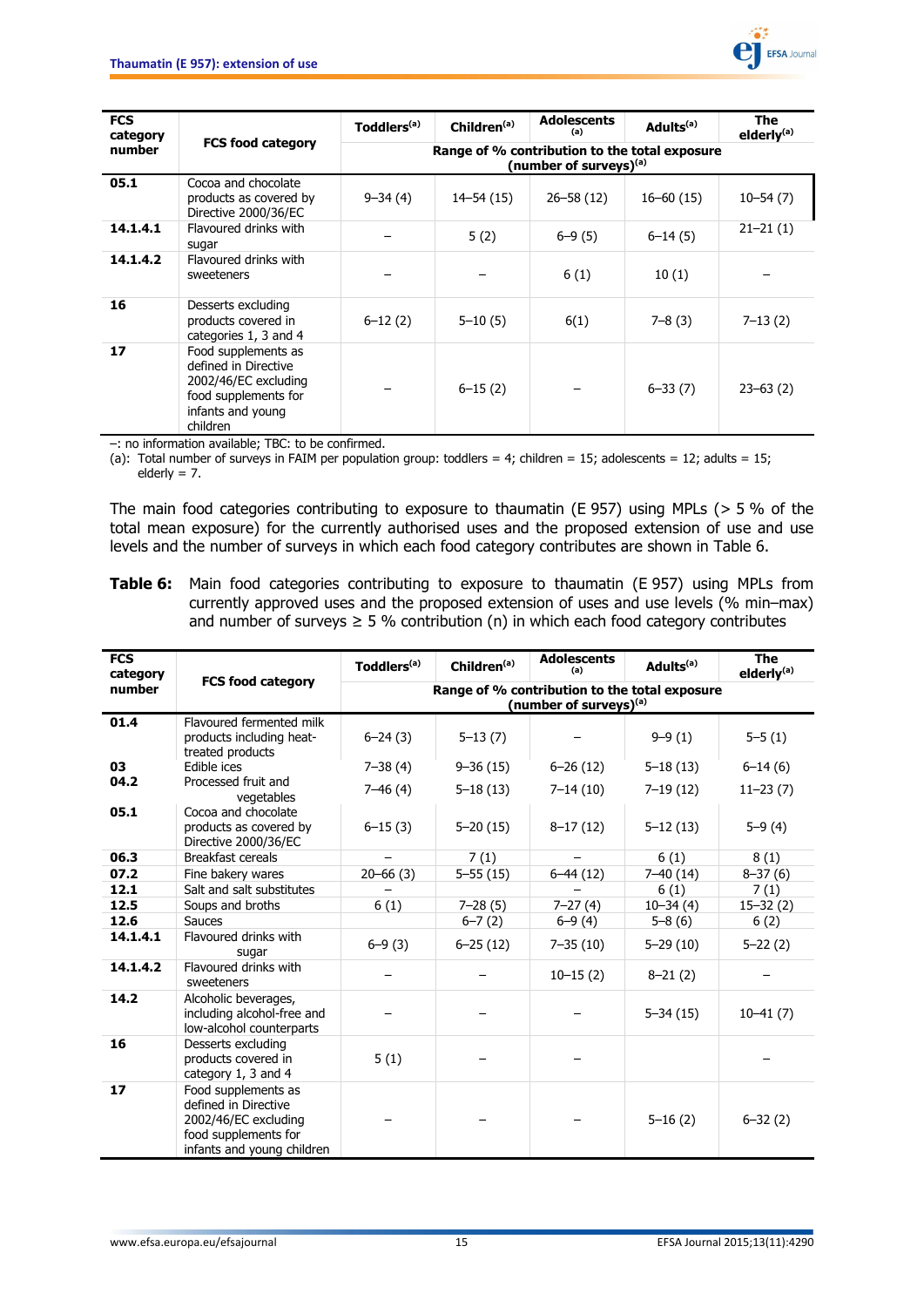

| <b>FCS</b><br>category |                                                   | Toddlers <sup>(a)</sup> | Children <sup>(a)</sup> | <b>Adolescents</b><br>(a)                                                  | Adults <sup>(a)</sup> | The<br>elderly <sup>(a)</sup> |
|------------------------|---------------------------------------------------|-------------------------|-------------------------|----------------------------------------------------------------------------|-----------------------|-------------------------------|
| number                 | <b>FCS food category</b>                          |                         |                         | Range of % contribution to the total exposure<br>(number of surveys) $(a)$ |                       |                               |
| 18                     | Processed foods not<br>covered by categories 1 to |                         | 11(1)                   | $6 - 11(2)$                                                                |                       |                               |

(a): Total number of surveys in FAIM per population group: toddlers = 4; children = 15; adolescents = 12; adults = 15;  $elderiv = 7$ .

Using current MPLs and the proposed extension of use and use levels, category 07.2, Fine bakery wares, was one of the main contributors to the intake of thaumatin for all population groups. Category 03, Edible ices, was an important food group for toddlers, children and adolescents, whereas category 14.2, Alcoholic beverages, was an important contributor among adults and the elderly.

The major food categories that contributed to the total intakes were determined to be edible ices and cocoa and chocolate products, for all population groups, based on the currently approved uses of thaumatin (E 957). Although the approved use for categories Edible ices (FCS 03) and Cocoa and chocolate products (FCS 05.1), permit the use of thaumatin, this use is specific only to foods that are energy reduced or with no added sugar. As it was not possible to separate these food categories in the FAIM tool further, all foods within these categories were considered in the intake assessment. In addition, for category Processed fruit and vegetables (FCS 04.2), although thaumatin is proposed only for use in jams, jellies and marmalades (FCS 04.2.5), the entire category was considered in the current assessment. Furthermore, it is proposed that thaumatin is used only in energy-reduced or noadded-sugar varieties of jams, jellies and marmalades and breakfast cereals (FCS 06.3); however, all foods in these categories are included in the assessment. The limitations in the food categorisation used in the FAIM tool result in a conservative estimate of intake for these food categories. When new uses proposed by the applicant were also considered, Fine bakery wares (FCS 07.2) were noted to be one of the main contributors for all groups. The proposed uses of thaumatin in salt and salt substitutes, sauces, ready-to-eat snacks and processed foods were smaller contributors to total intakes.

#### <span id="page-15-0"></span>**3.4.3. Uncertainty analysis**

The uncertainties in the exposure assessment of thaumatin (E 957) are discussed above. In accordance with the guidance provided in the EFSA opinion related to uncertainties in dietary exposure assessment (EFSA, 2006), the sources of uncertainty considered are summarised in Table 7.

**Table 7:** Qualitative evaluation of the influence of uncertainties on the dietary exposure estimate to thaumatin (E 957)

| <b>Sources of uncertainties</b>                                                                                                                                                             | <b>Direction</b> |
|---------------------------------------------------------------------------------------------------------------------------------------------------------------------------------------------|------------------|
| Consumption data: different methodologies/representativeness/underreporting/misreporting/no<br>portion size standard                                                                        | $+/-$            |
| Use of data from food consumption survey of few days to estimate long-term (chronic) exposure<br>for high percentiles (95th percentile)                                                     | $\,{}^+$         |
| Use of the FAIM tool nomenclature (FoodEx level 2) for food categories                                                                                                                      | +                |
| Food categories selected for the exposure assessment: exclusion of food categories owing to<br>missing FoodEx linkage (Only for the food category 05.4. Decorations, coatings and fillings) |                  |
| Food categories selected for the exposure assessment: inclusion of food categories without<br>considering the restriction/exception                                                         | ┿                |
| Occurrence data: MPLs considered applicable for all items within entire food category                                                                                                       | $\,{}^+$         |
| Proposed extension of use in Part 4 of Annex III to Regulation (EC) No 1333/2008 not considered                                                                                             |                  |

+: uncertainty with potential to cause over-estimation of exposure; -: uncertainty with potential to cause under-estimation of exposure

The Panel considered the impact of the uncertainties in the exposure assessment and concluded that, overall, uncertainty could lead to an overestimation of the calculated exposure estimates.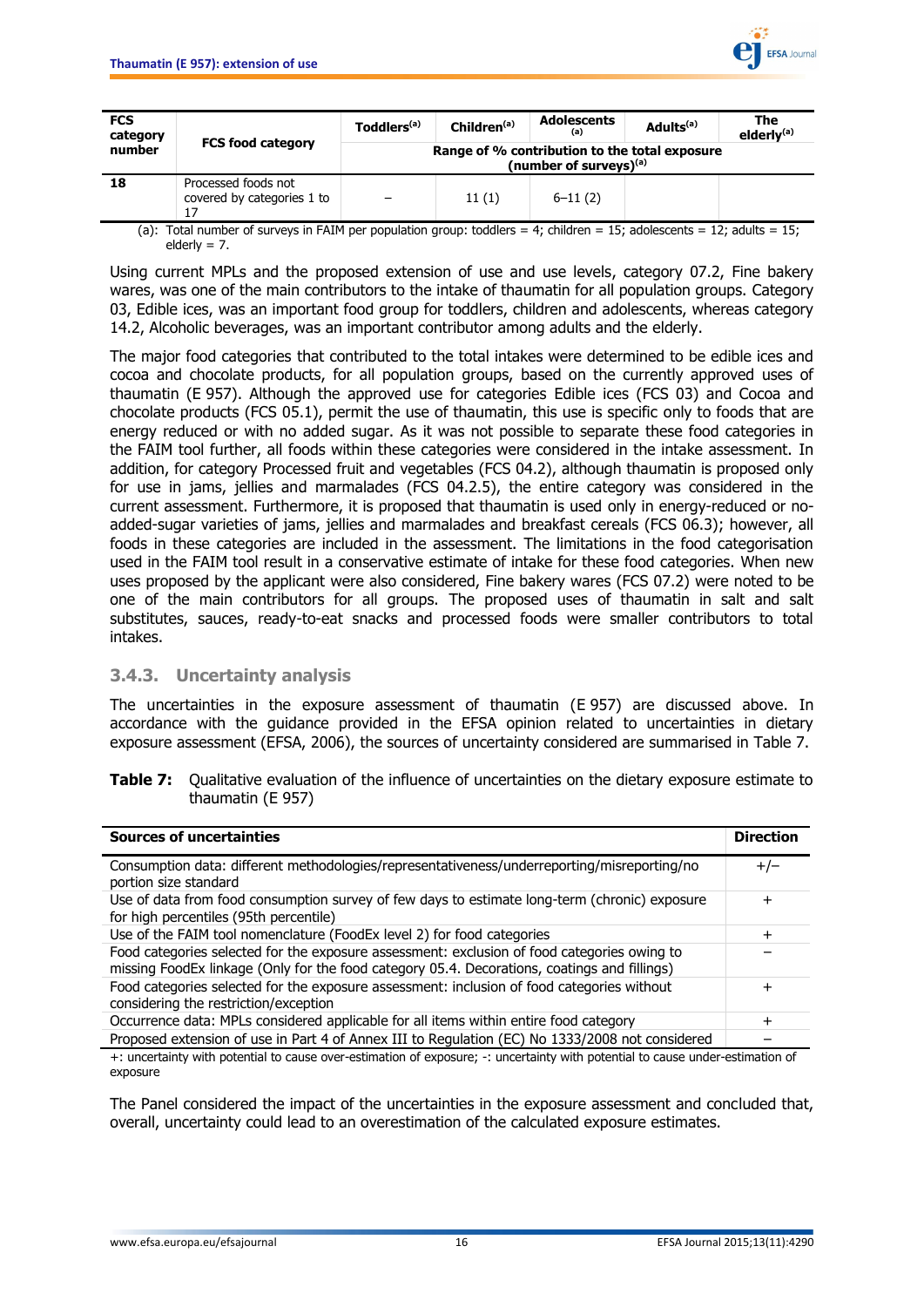

### <span id="page-16-0"></span>**3.5. Discussion**

Thaumatin was previously assessed for food safety for consumers by both JECFA (1986) and the SCF (1985, 1989). Following these assessments, thaumatin was considered acceptable for use, and the ADI was established as 'not specified'.

The European Commission asked EFSA to provide a scientific opinion on the safety of the proposed extension of use of thaumatin (E 957) as a food additive in several food categories, in accordance with Regulation (EC) No 1331/2008 establishing a common authorisation procedure for food additives, food enzymes and food flavourings.

In order to address the safety of this proposed extension of use, the Panel decided that a comparison of the exposure estimate from the currently authorised uses with that for the proposed new uses and use levels would be an adequate approach. The safety of thaumatin (E 957) as a food additive will be considered by the ANS Panel under the re-evaluation programme for food additives already permitted in the EU before 20 January 2009, as envisaged by the Commission Regulation (EU) No 257/2010. Meanwhile, the Panel considered that the available toxicological assessments of thaumatin (SCF, 1985, 1989; JECFA, 1986) would remain valid, and in principle there would be no need to reconsider this to address the Terms of Reference.

In the present opinion, an anticipated exposure with MPLs to thaumatin (E957) as a food additive has been undertaken by the applicant using the FAIM tool, taking into consideration the current authorised uses and the proposed extension of uses and changes to use levels as provided by the applicant.

The Panel noted that the mean dietary exposure to thaumatin (E 957) in the total population from currently approved uses and use levels, as reported by the applicant, ranged from 0.003 to 0.02 mg/kg bw/day in the elderly up to 0.04 to 0.13 mg/kg bw/day in children. High-level exposure ranged from 0.07 to 0.22 mg/kg bw/day in adolescents up to 0.04 to 1.03 mg/kg bw/day in adults.

Estimated exposure at both the currently authorised and at the changed use and proposed extended uses and use levels resulted in mean intakes ranging from 0.03 to 0.10 mg/kg bw/day in the elderly up to 0.13 to 0.34 mg/kg bw/day in children. High-level exposure ranged from 0.13 to 0.32 mg/kg bw/day in adolescents up to 0.09 to 1.10 mg/kg bw/day in adults.

The EFSA ANS Panel noted that the current exposure estimates appear higher than the estimated human exposure of 2 mg/person/day (equivalent to 0.03 mg/kg bw/day for a 70-kg adult) considered by JECFA and the SCF in their evaluations (SCF, 1985; JECFA, 1986). The basis for the estimated exposure of 2 mg/person/day was not stated in the SCF or JECFA conclusions, however the Panel understands that at the time the SCF and JECFA estimated mean exposure for adults only. A comparison of the upper range of the mean exposure for adults in the current estimate is similar to the SCF and JECFA estimates (0.03 mg/kg bw/day for a 70-kg adult).

Neither JECFA nor the SCF allocated a numerical ADI for thaumatin owing to its lack of toxicity in the available studies, combined with its being readily digested to normal food components. The amino acid sequence of the protein was known and there was no indication of the presence of unusual amino acid side-chains, or atypical peptide linkages or end-groups. Thaumatin, in vitro, was broken down to the same extent as ovo-albumin, and the *in vivo* nitrogen digestibility of both compounds appeared comparable. No antibodies to thaumatin were detected in either rats or humans after prolonged oral administration (JECFA, 1986). In addition, the Panel noted that in 1986 the SCF had specifically requested additional data on the possible formation of neuroendocrine or hormonally active peptides, which had been provided for the 1989 SCF evaluation. Taken along with structural and conformational considerations, these data led the SCF to conclude that, following digestion, thaumatin was unlikely to give rise to neuroendocrine or hormonally active peptides.

The ANS Panel noted that the lowest NOAELs identified in previous evaluations (JECFA, 1986) both corresponding to the highest dose tested of 3.0 % in the diet, equivalent to approximately 1 400 mg/kg bw/day from a study in dogs and 2 700 mg/kg bw/day in rats. The Panel noted that the highest estimated exposure of 1.10 mg/kg bw/day in humans would still result in a margin of safety of approximately 1 300 from the lowest NOAEL from these two studies.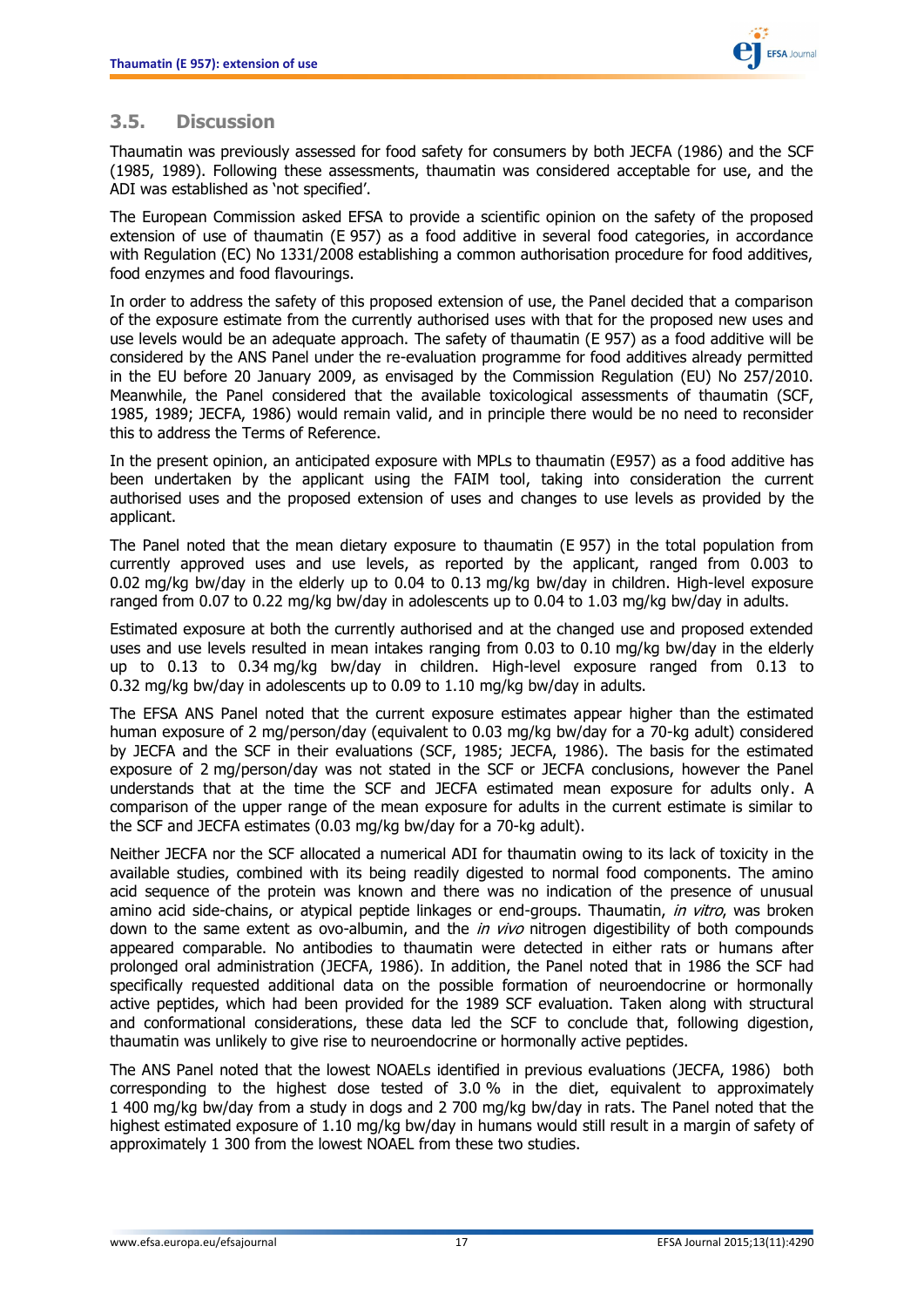

In the JECFA opinion it was indicated that the only dietary effect of thaumatin was an insignificant contribution to the normal protein intake (JECFA, 1986). The ANS Panel considered appropriate to calculate the contribution of thaumatin to the normal protein intake based on the most recent information. The ANS Panel noted that the Population Reference Intake (PRI) for protein was recently set by the EFSA NDA Panel at 0.83 g protein/kg bw/day for adults, applicable to both high-quality protein and protein in mixed diets. The Panel noted that the PRI for children ranged from 0.83 (in adolescents) to 1.03 g protein/kg bw/day (in toddlers) (EFSA NDA Panel, 2012). Therefore a maximum daily intake of 1.03 mg/kg bw/day of thaumatin at the current proposed uses or 1.10 mg/kg bw/day at the proposed new MPLs would represent 0.12 % or 0.13 %, respectively, of the total daily protein intake for an adult. The Panel noted that, as exposure estimates for thaumatin in children were lower than those for adults and the PRI for children was higher than that for adults, this would represent a lower percentage of the total daily protein intake for children of all ages.

## <span id="page-17-0"></span>**4. Conclusions**

The Panel concluded, based on the existing toxicological evaluations, that the proposed extension of uses and changes to use levels would result in a margin of safety of approximately 1300 which would not represent a safety concern.

### <span id="page-17-1"></span>**Documentation provided to EFSA**

1. Application to .amend Annex II and III of Regulation (EC) No 1333/2008 for the extension of use of thaumatin (E 957). August 2014. Submitted by Naturex.

## <span id="page-17-2"></span>**References**

- EFSA (European Food Safety Authority), 2006. Guidance of the Scientific Committee on a request from EFSA related to Uncertainties in Dietary Exposure Assessment. The EFSA Journal (2006) 438, 1-54. doi: 10.2903/j.efsa.2007.438
- EFSA (European Food Safety Authority), 2011a. Use of the EFSA Comprehensive European Food Consumption Database in Exposure Assessment. EFSA Journal 2011;9(3):2097, 34 pp. doi:10.2903/j.efsa.2011.2097
- EFSA (European Food Safety Authority), 2011b. Evaluation of the FoodEx, the food classification system applied to the development of the EFSA Comprehensive European Food Consumption Database. EFSA Journal 2011;9(3):1970, 27 pp. doi:10.2903/j.efsa.2011.1970
- EFSA (European Food Safety Authority), 2011c. Evaluation of the FoodEx, the food classification system applied to the development of the EFSA Comprehensive European Food Consumption Database. EFSA Journal 2011;9(3):1970, 27 pp. doi:10.2903/j.efsa.2011.1970
- EFSA Panel on Food Additives and Nutrient Sources added to Food (ANS), 2012. Guidance for submission for food additive evaluations. EFSA Journal 2012;10(7):2760, 60 pp. doi:10.2903/j.efsa.2012.2760
- EFSA Panel on Additives and Products or Substances used in Animal Feed (FEEDAP), 2011. Scientific Opinion on the safety and efficacy of thaumatin for all animal species. EFSA Journal 2011;9(9):2354, 10 pp. doi:10.2903/j.efsa.2011.2354
- EFSA Panel on Dietetic Products, Nutrition and Allergies (NDA), 2012. Scientific Opinion on Dietary Reference Values for protein. EFSA Journal 2012;10(2):2557, 66 pp. doi:10.2903/j.efsa.2012.2557
- JECFA (Joint FAO/WHO Expert Committee on Food Additives), 1983. Evaluation of certain food additives and contaminants. Twenty-seventh report of the Joint FAO/WHO Expert Committee on Food Additives. WHO Technical Report Series No 696, and corrigendum. World Health Organization, Geneva, Switzerland. Available online: [http://apps.who.int/iris/bitstream/10665/39165/1/WHO\\_TRS\\_696.pdf](http://apps.who.int/iris/bitstream/10665/39165/1/WHO_TRS_696.pdf)
- JECFA (Joint FAO/WHO Expert Committee on Food Additives), 1986. Evaluation of certain food additives and contaminants. Twenty-ninth report of the Joint FAO/WHO Expert Committee on Food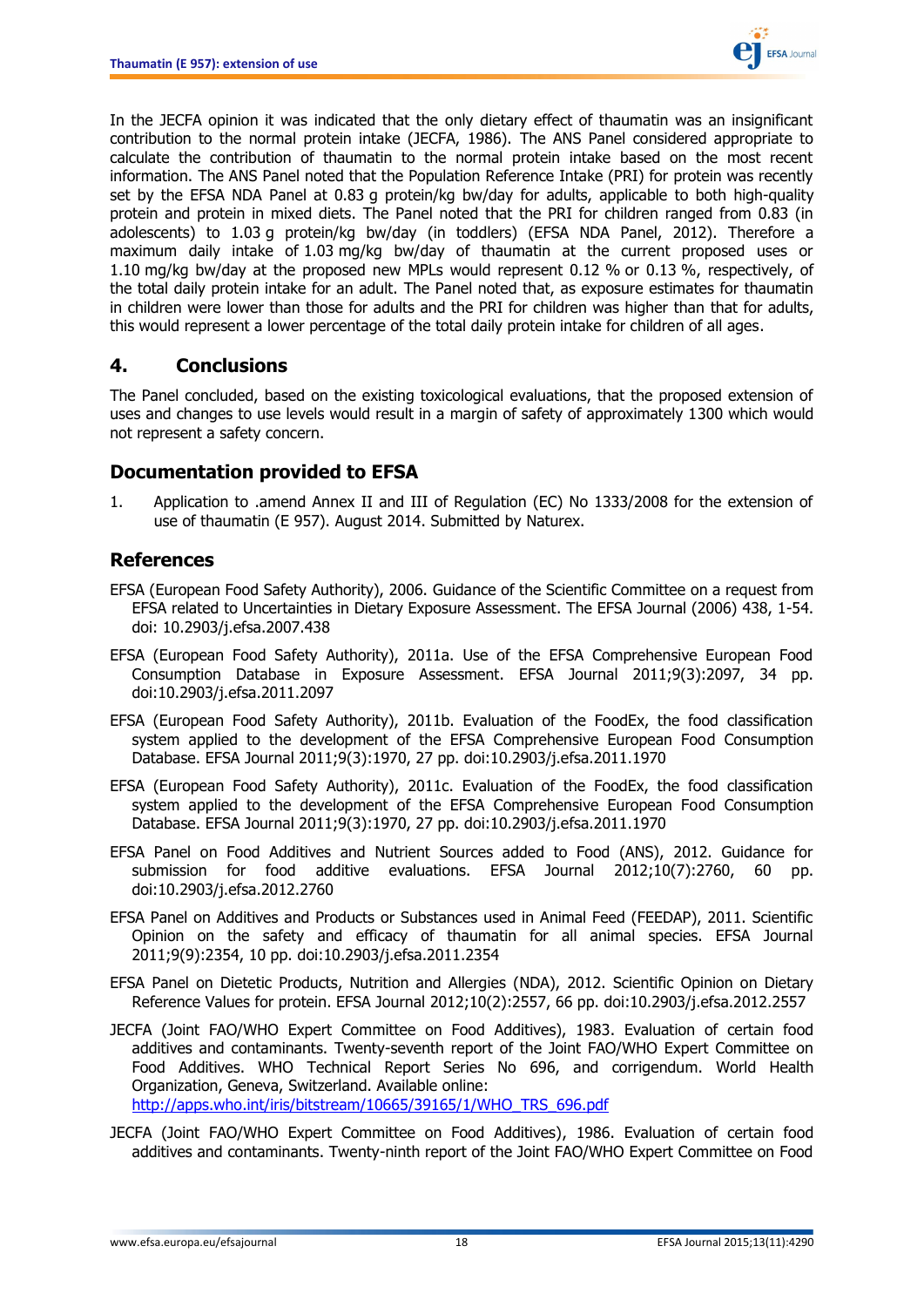

Additives. WHO Technical Report Series No 733. World Health Organization, Geneva, Switzerland. Available online: [http://apps.who.int/iris/bitstream/10665/37285/1/WHO\\_TRS\\_733.pdf](http://apps.who.int/iris/bitstream/10665/37285/1/WHO_TRS_733.pdf)

- JECFA (Joint FAO/WHO Expert Committee on Food Additives), 2006. Monograph 1. Combined compendium of food additive specifications. Available online: <http://www.fao.org/ag/agn/jecfa-additives/search.html>
- Kaneko R and Kitabatake N, 2001. Sweetness of sweet protein thaumatin is more thermoresistant under acid conditions than under neutral or alkaline conditions. Bioscience, Biotechnology and Biochemistry, 65, 409–413.
- SCF (Scientific Committee for Food), 1985. Reports of the Scientific Committee for Food concerning sweeteners (opinion expressed by the SCF on 14 September 1984). In: Food Science and Techniques. Reports of the Scientific Committee for Food (16th series). Commission of the European Communities, Directorate-General for Health and Consumer Protection, Scientific Committee for Food, Brussels, Belgium.
- SCF (Scientific Committee for Food), 1989. Opinion expressed 11 December 1987 and 10 November 1988, and adopted 10 November 1988. Reports of the Scientific Committee for Food on Sweeteners (21st series). Commission of the European Communities, Directorate-General for Health and Consumer Protection, Scientific Committee for Food, Brussels, Belgium.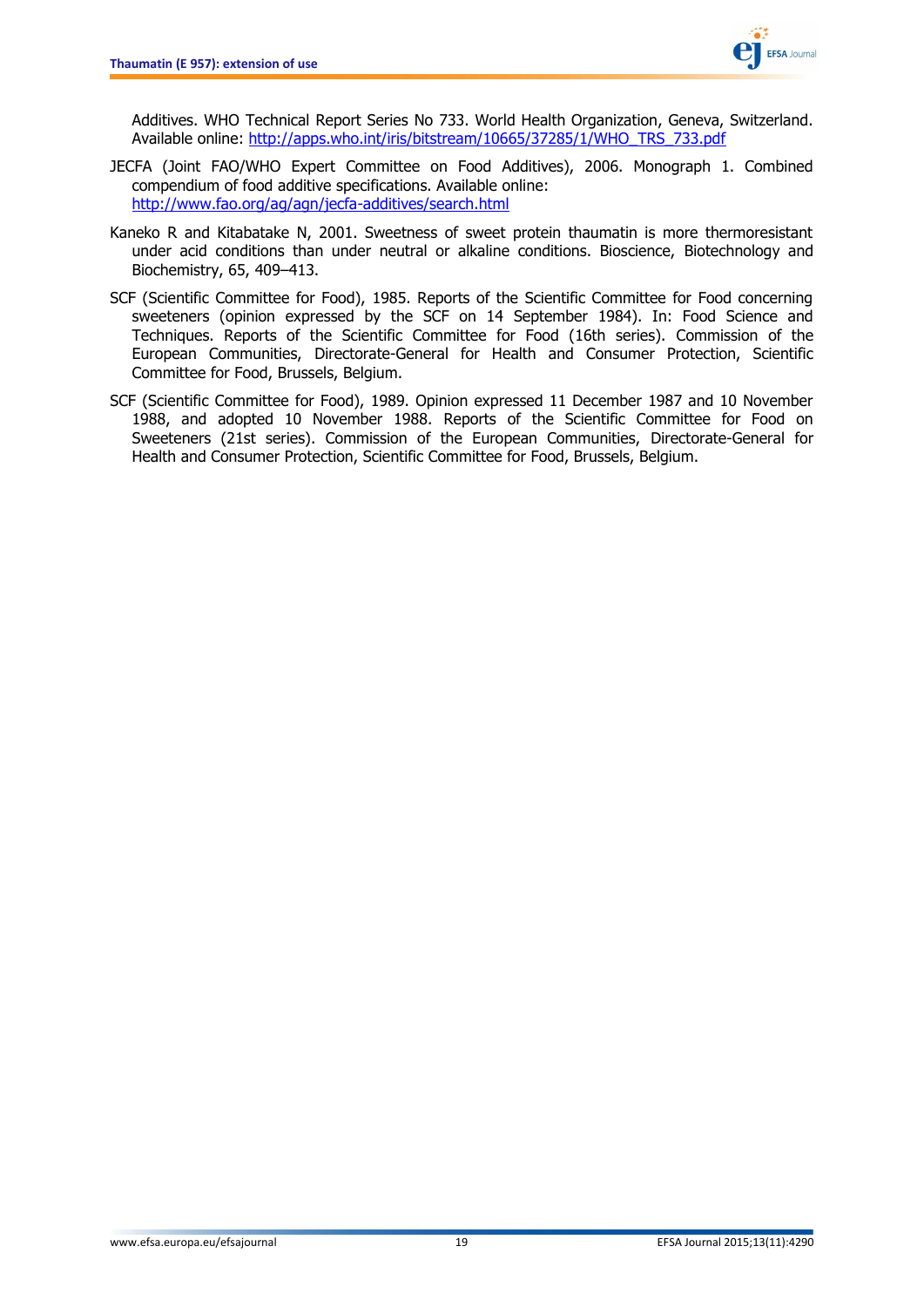

## <span id="page-19-0"></span>**Abbreviations**

| ADI                 | Acceptable Daily Intake                                                |
|---------------------|------------------------------------------------------------------------|
| <b>ANS Panel</b>    | EFSA Panel on Food Additives and Nutrient Sources added to Food        |
| bw                  | body weight                                                            |
| <b>FAIM</b>         | Food Additives Intake Model                                            |
| <b>FAO</b>          | Food and Agriculture Organization of the United Nations                |
| <b>FCS</b>          | Food Categorisation System                                             |
| <b>FEEDAP Panel</b> | EFSA Panel on Additives and Products or Substances used in Animal Feed |
| <b>JECFA</b>        | Joint FAO/WHO Expert Committee on Food Additives                       |
| <b>MPL</b>          | Maximum Permitted Level                                                |
| <b>NDNS</b>         | NDNS (UK) National Diet and Nutrition Survey                           |
| <b>NOAEL</b>        | no observed adverse effect level                                       |
| <b>PRI</b>          | Population Reference Intake                                            |
| <b>SCF</b>          | Scientific Committee on Food                                           |
| <b>WHO</b>          | World Health Organization                                              |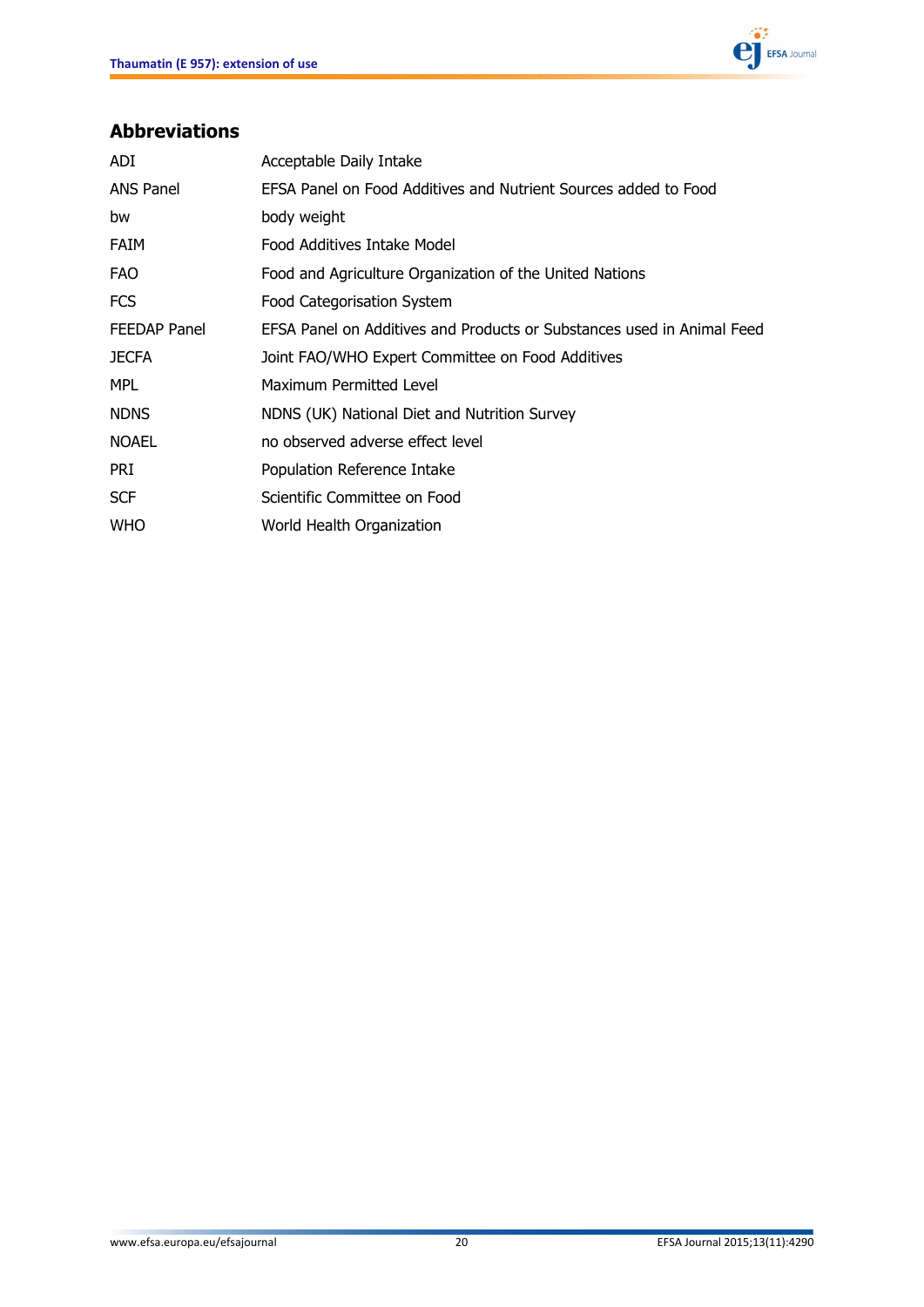<span id="page-20-0"></span>

**Appendix A – Summary of the total estimated exposure of thaumatin (E 957) using MPLs and change of use and levels proposed for the extension of use per age class and survey: mean and high level (mg/kg bw/day)**

|                                           | <b>MPL</b>  |                   | MPLs and change of use and<br>levels proposed for the extension<br>of use |                   |
|-------------------------------------------|-------------|-------------------|---------------------------------------------------------------------------|-------------------|
|                                           | <b>Mean</b> | <b>High level</b> | <b>Mean</b>                                                               | <b>High level</b> |
| <b>Toddlers</b>                           |             |                   |                                                                           |                   |
| Bulgaria (Nutrichild)                     | 0.02        | 0.17              | 0.14                                                                      | 0.31              |
| Finland (DIPP)                            | 0.04        | 0.19              | 0.09                                                                      | 0.25              |
| Germany (Donald 2006 2008)                | 0.09        | 0.44              | 0.15                                                                      | 0.51              |
| The Netherlands (VCP_Kids)                | 0.12        | 0.33              | 0.27                                                                      | 0.48              |
| <b>Children</b>                           |             |                   |                                                                           |                   |
| Belgium (Regional_Flanders)               | 0.13        | 0.42              | 0.34                                                                      | 0.64              |
| Bulgaria (Nutrichild)                     | 0.05        | 0.33              | 0.19                                                                      | 0.47              |
| Czech Republic (SISP04)                   | 0.11        | 0.34              | 0.22                                                                      | 0.45              |
| Denmark (Danish Dietary<br>Survey)        | 0.07        | 0.14              | 0.13                                                                      | 0.21              |
| Finland (DIPP)                            | 0.09        | 0.25              | 0.15                                                                      | 0.31              |
| Finland (STRIP)                           | 0.09        | 0.20              | 0.29                                                                      | 0.39              |
| France (INCA 2)                           | 0.07        | 0.18              | 0.22                                                                      | 0.33              |
| Germany (Donald 2006 2008)                | 0.13        | 0.38              | 0.22                                                                      | 0.48              |
| Greece (Regional_Crete)                   | 0.05        | 0.25              | 0.20                                                                      | 0.40              |
| Italy (INRAN_SCAI_2005_06)                | 0.06        | 0.13              | 0.13                                                                      | 0.23              |
| Latvia (EFSA_TEST)                        | 0.04        | 0.17              | 0.22                                                                      | 0.34              |
| The Netherlands (VCP_Kids)                | 0.11        | 0.32              | 0.25                                                                      | 0.46              |
| Spain (enKid)                             | 0.08        | 0.20              | 0.18                                                                      | 0.31              |
| Spain (Nut_Ink05)                         | 0.06        | 0.32              | 0.17                                                                      | 0.43              |
| Sweden (NFA)                              | 0.10        | 0.24              | 0.28                                                                      | 0.42              |
| <b>Adolescents</b>                        |             |                   |                                                                           |                   |
| Belgium (Diet_National_2004)              | 0.04        | 0.12              | 0.15                                                                      | 0.27              |
| Cyprus (Childhealth)                      | 0.02        | 0.10              | 0.07                                                                      | 0.15              |
| Czech Republic (SISP04)                   | 0.05        | 0.22              | 0.14                                                                      | 0.32              |
| Denmark (Danish Dietary<br>Survey)        | 0.03        | 0.08              | 0.09                                                                      | 0.14              |
| France (INCA 2)                           | 0.03        | 0.10              | 0.11                                                                      | 0.19              |
| Germany<br>(National_Nutrition_Survey_II) | 0.03        | 0.20              | 0.10                                                                      | 0.28              |
| Italy (INRAN_SCAI_2005_06)                | 0.03        | 0.16              | 0.08                                                                      | 0.21              |
| Latvia (EFSA_TEST)                        | 0.03        | 0.16              | 0.15                                                                      | 0.28              |
| Spain (AESAN_FIAB)                        | 0.02        | 0.07              | 0.07                                                                      | 0.13              |
| Spain (enKid)                             | 0.05        | 0.14              | 0.12                                                                      | 0.20              |
| Spain (Nut_Ink05)                         | 0.03        | 0.17              | 0.10                                                                      | 0.24              |
| Sweden (NFA)                              | 0.05        | 0.14              | 0.16                                                                      | 0.25              |